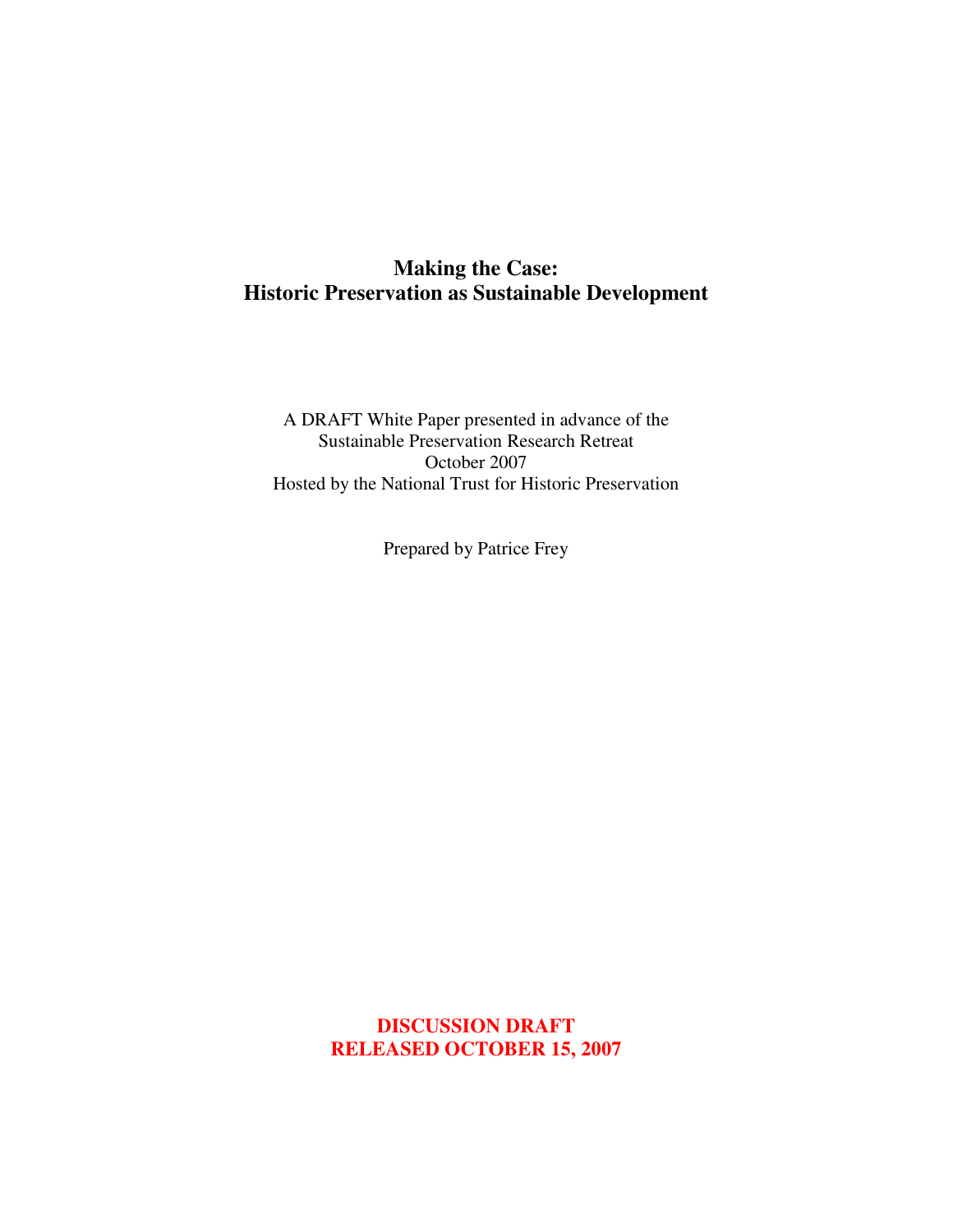#### **Executive Summary:**

In light of increasing concern about climate change, there is considerable interest in constructing new "green" buildings. These buildings are designed to be more energy efficient, make use of recycled materials, and incorporate other green technologies. Far less attention is given to the essential role of historic and other existing buildings in helping conserve energy and other natural resources. This paper examines the benefits of reusing existing building, and specifically how preservation promotes environmentally, economically, and socially sustainable development.

This paper is presented to facilitate discussion regarding the existing state of research in the intersecting fields of preservation and sustainable development. The National Trust for Historic Preservation, as the national nonprofit organization for preservation in the United States, is leading a national effort to develop both the research and the policies required to support the integration of historic preservation principles into the larger discussion of sustainability.

To advance this goal, in October 2007 the National Trust is convening national experts at a research retreat that will focus on the relationship between sustainability and preservation. The goals of the meeting are to identify major research questions regarding the preservation-sustainability link; pinpoint existing research and research gaps on this subject; develop a prioritized research agenda; and identify potential research partners and funders.

To this end, this paper discusses preservation within the context of sustainable development. After introducing the issue of sustainability in Section I, the subsequent three sections present arguments to make the case for the environmental, economic, and social benefits of preservation.

#### **Section II: Environmental Sustainability:**

This section explores the energy savings associated with preservation (projected using embodied energy calculations), the avoidance of additional environmental impacts (calculated using life-cycle analysis), the avoidance of generating waste through demolition, and the ability of preservation to curb sprawl. This portion of the paper also looks at two perceived environmental weaknesses of historic buildings – general operational efficiency, and heat loss through windows.

#### **Section III: Economic Sustainability:**

This section discusses the concept of economic sustainability. It argues that economic development and *sustainable* economic development are not synonymous, and that indicators for sustainable economic development are lacking. In the absence of reliable indicator, Section III identifies the general economic impacts of preservation, such as the "multiplier" effect of preservation and its ability to generate more jobs than new construction. The second half of this section looks at the economic impacts of preservation that potentially may be viewed as sustainable, such as increased economic growth with the reduced use of natural resources.

#### **Section IV: Social Sustainability:**

Section IV examines the idea of social sustainability, including social capital, equity, and cultural enrichment. This section argues that preservation is very successful in promoting some aspects of socially sustainable development, but that there are important limitations that must be addressed. For example, neighborhood revitalization can sometimes lead to the displacement of long-time residents, an anathema to sustainable communities.

The final section of this paper outlines the National Trust's plans to move forward with research, including efforts to develop research partnerships, obtain funding, and develop an infrastructure for disseminating findings.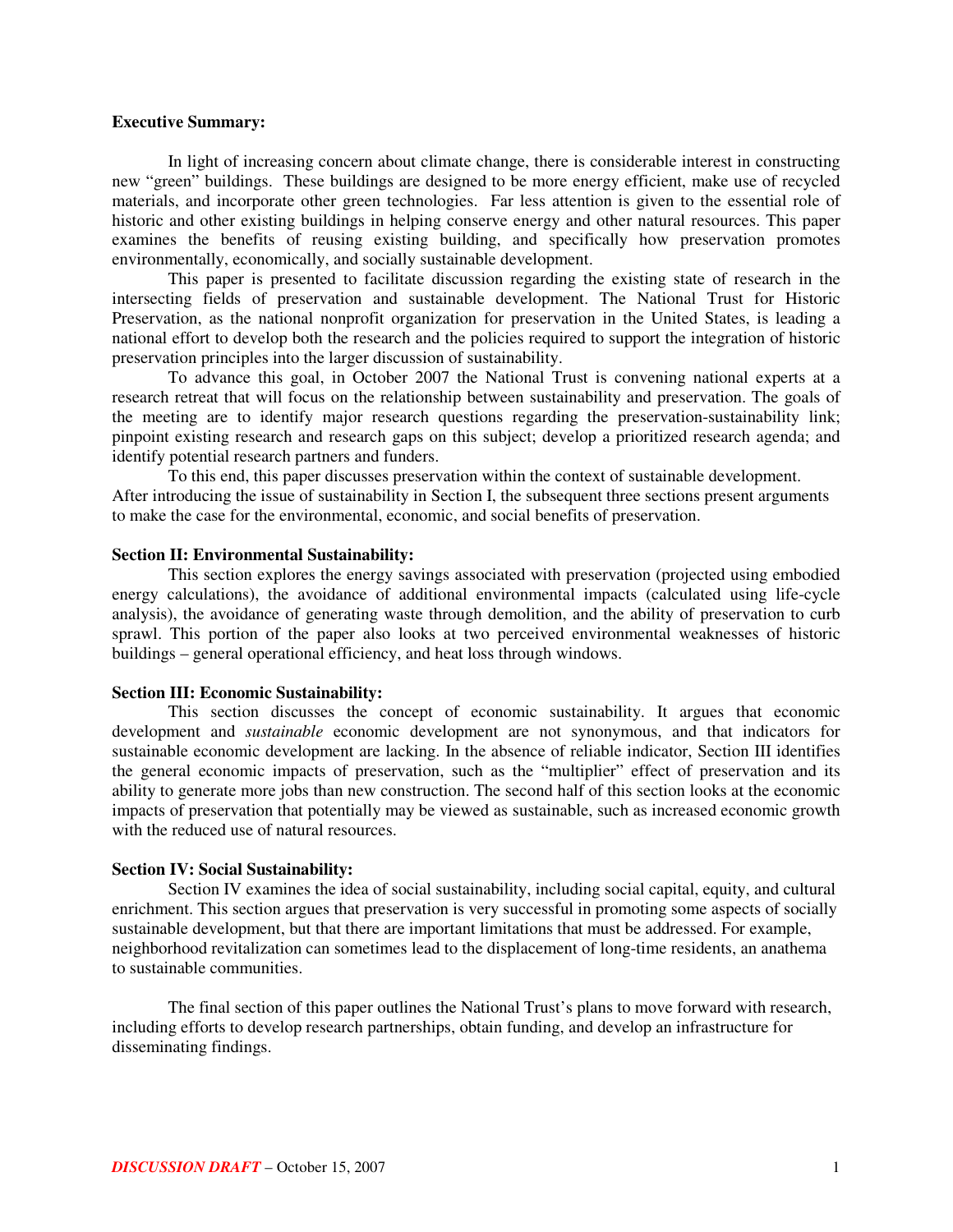#### **Making the Case: Historic Preservation as Sustainable Development**

"The perspective on stewardship of built heritage needs to shift to a presumption in favour of reuse. As it stands, the burden to demonstrate the case for preservation rests with groups of interested citizens, often seen as an elite. Currently, the challenge is to prove that an old building is so valuable that it ought to be saved; rather the owner/developer should be required to prove that an old building cannot be adapted to new use."

> *Exploring the Connection between Built and Natural Heritage. Heritage Canada Foundation. 1*

### **I. Introduction:**

With global climate change upon us, we are challenged to find a way of living that will ensure the longevity and health of our environmental, economic, and social resources. Since buildings are responsible for approximately 40% of carbon dioxide emissions each year in the United States, considerable focus has been placed on the construction of new green buildings. <sup>2</sup> Discussion about the importance of improving and re-using our existing building stock – and especially our historic buildings – is largely absent from conversations about climate change.

The National Trust for Historic Preservation initiated its Sustainability Initiative to help preservationists, environmentalists, policy makers, and the public understand preservation's value in fostering sustainable development. The concept of sustainability (defined and discussed more below) provides a holistic lens through which to evaluate the environmental, economic and social costs and benefits of changes to the built environment.

As part of its work under the Sustainability Initiative, the National Trust joined with several national organizations in 2006 to develop a national policy for the integration of sustainability and preservation. The National Trust for Historic Preservation is coordinating the activities of a coalition to develop a joint strategy for integrating the practices and principles of preservation into the green building movement. The organizations currently involved are the American Institute of Architects (AIA), the Association for Preservation Technology International (APT), the National Park Service (NPS), the National Trust for Historic Preservation (NTHP), the General Services Administration (GSA), and the National Conference of State Historic Preservation Officers (NCSHPO).

This paper was prepared in advance of a research retreat on preservation and sustainability hosted by the National Trust in October 2007. The retreat includes members of the aforementioned coalition, as well as academics, architects, representatives of government agencies, and others with expertise in the area of preservation and sustainability. This paper is intended to outline arguments that support the case that preservation is sustainable development, and to identify data and literature to substantiate these claims. While every effort has been made to identify major arguments and locate the most relevant sources, the subject of sustainability and historic preservation is vast, and the research and arguments presented here are by no means exhaustive. It is intended that this paper and the retreat will advance the conversation about what type of additional research is most needed, provide the groundwork for a prioritized research agenda that the National Trust will coordinate and implement, and help identify potential funders and research partners.

The paper is divided into five sections. Section I discusses the concept of sustainability, and ways of measuring progress towards meeting the goal of sustainable development. The very strength of sustainability as a concept is that it facilitates a holistic evaluation of the environmental, economic, and

<sup>1</sup> Heritage Canada Foundation, *Exploring the Connection between Built and Natural Heritage.* Heritage Canada Foundation,[2006]), http://www.heritagecanada.org/eng/GreenReport2Eng-Read.pd (accessed June 4, 2007).

<sup>2</sup> Pew Center on Global Climate Change, *Building Solutions to Climate Change*, [2006]),

http://www.pewclimate.org/docUploads/Buildings%2DInBrief%2Epdf (accessed April 21, 2007).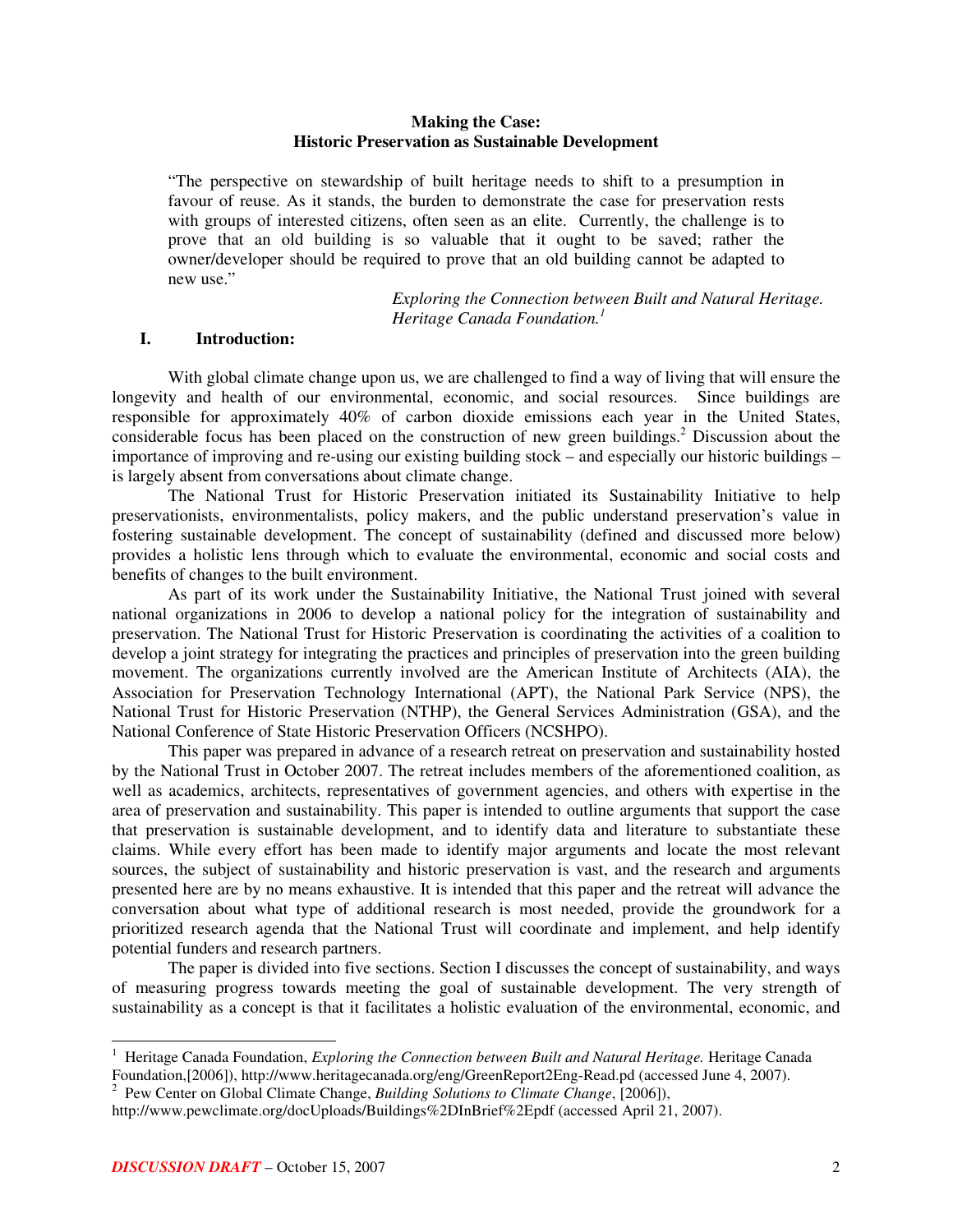social costs and benefits of development. It may therefore strike some readers as odd that the issues of environmental, economic and social sustainability of historic preservation are examined separately in this paper. For the task at hand, however – identifying specific arguments and supporting research that makes the case that preservation is sustainable development – it seemed best to approach separately each of the three aspects of sustainability.

As such, Section II addresses environmental sustainability, Section III addresses economic sustainability, and Section IV addresses social sustainability. Arguments in support of the preservationsustainability link are presented in each section, and followed with supporting data or narrative. Each of these three sections concludes with suggestions for further discussion and/or research. Conclusions are offered in Section V.

#### **I. Defining Sustainability**

The most widely accepted definition of sustainability is that offered by the U.N. Bruntland Commission's 1987 report, *Our Common Future*, which defines sustainable development as "development that meets the needs of the present without compromising the ability of future generations to meet their own needs."<sup>3</sup> Increasingly, three separate but interrelated tenets of sustainability are recognized, including environmental, economic, and social sustainability.

While the Bruntland definition is widely used, there is little agreement about what constitutes development that supports "ability of future generations to meet their own needs." Since the UN report's release in the late 1980s, a number of industrialized countries have made progress in developing goals and indicators to measure efforts to achieve sustainable development. While progress in this area in the United States has lagged behind other industrialized nations in recent years, a national effort to develop a framework for describing and measuring sustainability in this country was undertaken during the Clinton Administration.

The President's Council established 10 goals for achieving more sustainable development and developed indicators to help measure progress toward achieving sustainability.<sup>4</sup> Of the 10 goals, seven are especially relevant to the discussion about preservation as a driver for sustainable development. These goals are listed in Appendix 1, and will be relied upon in this paper to serve as a framework for discussion about the relationship between sustainable development and historic preservation.

#### **II. Preservation and Environmental Sustainability**

In order to confirm that preservation promotes sustainable development vis-à-vis the environment, it must be demonstrated that the reuse of buildings successfully reduces pollution and promotes the conservation of nature. (See goals 1 and 4 of the President's Council on Sustainable Development.) Wayne Trusty, President of the Athena Institute in Canada, notes "while it may seem intuitively obvious that retaining and renovating older buildings has environmental merit, the case is difficult to prove without access to the appropriate data and tools<sup>75</sup> This section surveys the data and tools that have been used to support the claim that historic preservation is environmentally friendly.

This section looks at the energy savings associated with preservation (projected using embodied energy calculations), the avoidance of additional environmental impacts (calculated using life-cycle analysis), the avoidance of generating waste through demolition, and the ability of preservation to curb

<sup>3</sup> Brundtland, Gro Harlem and World Commission on Environment and Development, *Report of the World*

*Commission on Environment and Development: "Our Common Future."* [1987]).

<sup>4</sup> President's Council on Sustainable Development, *Sustainable America: A New Consensus for the Prosperity, Opportunity and Healthy Environment for the Future* (Washington, DC: [1996]),

http://clinton4.nara.gov/PCSD/Publications/TF\_Reports/amer-top.html (accessed October 12, 2007).

<sup>5</sup> Wayne Trusty, *Renovating vs. Building New: The Environmental Merits*, [200?]),

http://athenasmi.ca/publications/docs/OECD\_paper.pdf (accessed October 12, 2007), pg. 5.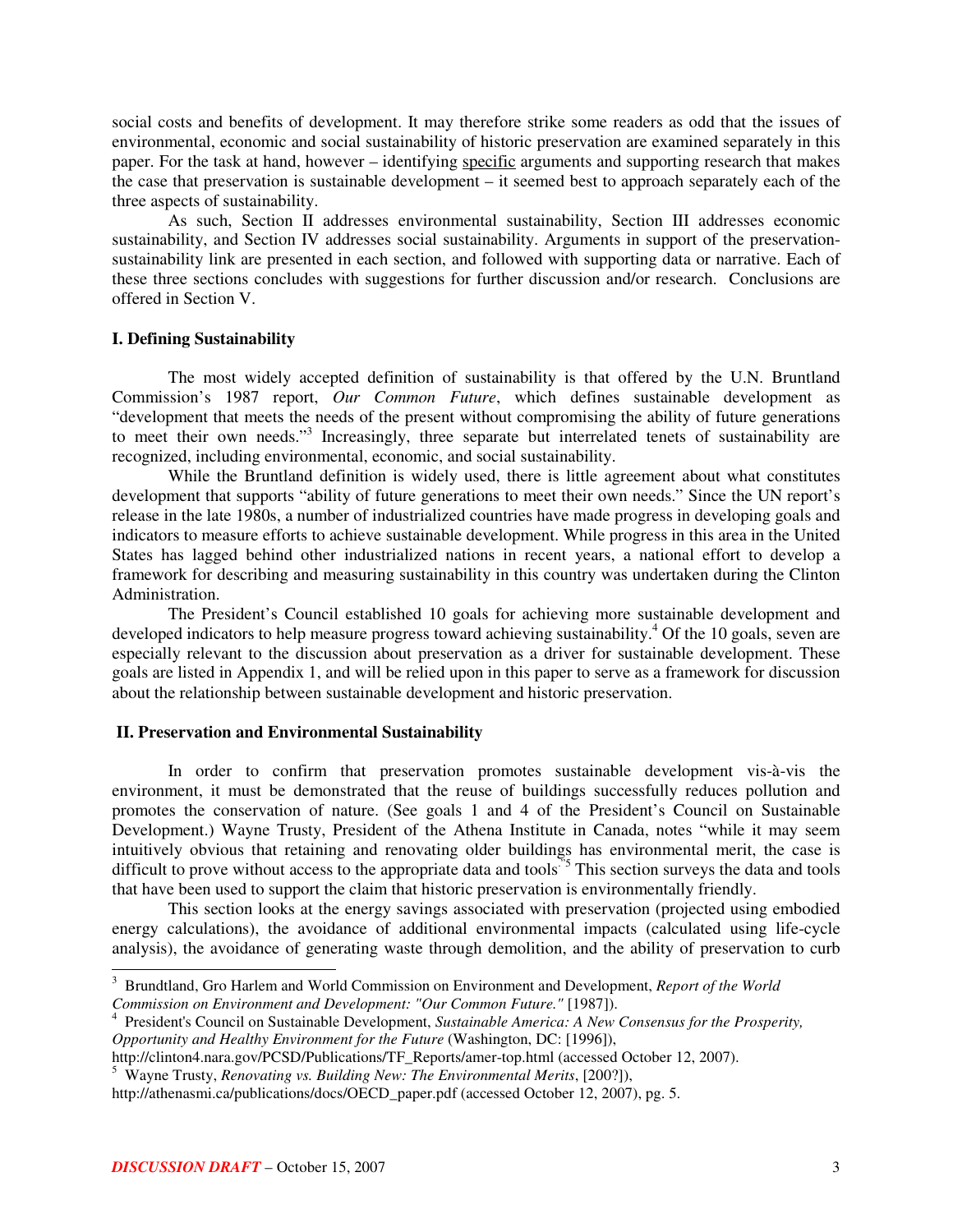sprawl. The section also looks at two perceived environmental weaknesses of historic buildings– general operational efficiency, and heat loss through windows.

## **A. The Environmental Benefits of Building Rehabilitation**

## **1. Embodied Energy**

**Conserving buildings preserves embodied energy, and reduces the need for new materials.** In the 1970s, the National Trust and the Advisory Council on Historic Preservation developed calculations for measuring the embodied energy in buildings based on square footage and building types. While embodied energy have not been updated, they remain a useful tool for calculating the considerable energy embodied in existing buildings.

Embodied energy is defined as the amount of energy associated with extracting, processing, manufacturing, transporting and assembling building materials. During the energy crisis of the late 1970s and early 1980s, preservationists promoted the idea that preserving buildings is inherently energy efficient, because it reduces demand for new resources, reduces waste from demolition and construction, and preserves the energy embodied in an existing building. To aid in this effort, the Advisory Council on Historic Preservation commissioned a study on the subject of energy conservation and historic preservation. The Council commissioned a study of the following:

1. Energy already existing in structures to be rehabilitated;

2. Energy needed for construction and rehabilitation;

3. Energy needed for demolition and preparation of a construction site; and

4. Energy needed to operate a rehabilitated or newly constructed buildings. 6

The goal of the study was to produce formulas for each of the four requirements outlined above so that these calculations could be applied to any project to quantify the energy saved by building conservation and rehabilitation. The Consulting firm of Booz, Allen & Hamilton was selected to perform the research. 7

Three case studies were included in the final report, including Grand Central Arcade in Seattle's Pioneer Square. The report concluded that that the Arcade embodied 17 billion BTUs (British Thermal Units of energy), and that a new building of equivalent size would require 109 billion BTUs to construct. Preserving the Arcade would result in an energy savings of 92 billion BTUs, or 730,000 gallons of gasoline – "enough to power 250 automobiles for 60,000 miles."<sup>8</sup>

## *Current usefulness of Booz, Allen & Hamilton Research*

Booz, Allen & Hamilton conclude that in all of the selected case studies, preservation is more energy efficient than demolition and reconstruction. The calculations presented in this study were based on embodied energy data produced by Richard Stein in the 1970s. While these numbers have not been updated, Mike Jackson, Chief Architect of the Preservation Services Division of the Illinois Historic Preservation Agency, calls Stein's work "still the most thorough evaluation of the embodied energy of building materials that has been produced in the U.S."<sup>9</sup>

<sup>6</sup> Calvin W. Carter, "Assessing Energy Conservation Benefits: A Study" In *New Energy from Old Buildings* (Washington, D.C.: National Trust for Historic Preservation, 1981).pg. 103-104

<sup>7</sup> The final report from Booz, Allen & Hamilton was: Advisory Council on Historic Preservation, *Assessing the Energy Conservation Benefits of Historic Preservation: Methods and Examples* (Washington, DC: 1979). 8 Ibid., pg. 106

<sup>&</sup>lt;sup>9</sup> Mike Jackson, "Embodied Energy and Historic Preservation: A Needed Reassessment," *APT* 38, no. 4 (2005), 45-52.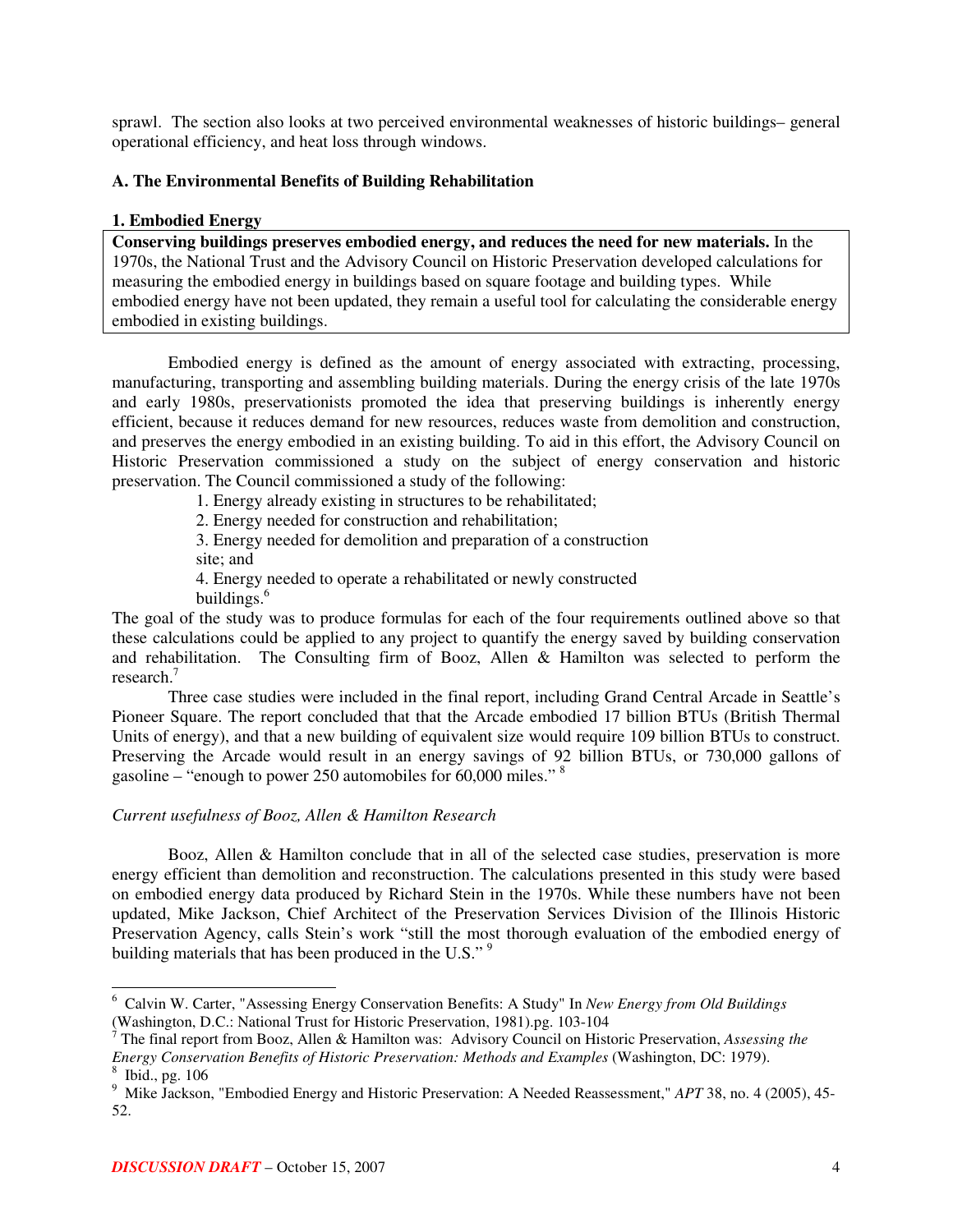Yet in his recent research, Jackson notes that the energy embodied in buildings is often viewed as insignificant by green building advocates. Over a typical building's life time, embodied energy amounts for approximately 16% of a building's total life cycle energy consumption; in contrast, 74% of energy use is attributed to building operations (see Figure 1). Thus, there is the common misperception that energy wasted in building demolition and reconstruction is quickly recovered in building operations.<sup>10</sup>

However, through a series of calculations, Jackson demonstrates that new buildings' life span must reach 26 years to save more energy than the continued use of an existing building. As building energy efficiency increases, embodied energy consumes an even larger proportion of life cycle energy consumption. Jackson finds that **if a building were demolished and partially salvaged and replaced with a new energy efficient building, it would take 65 years to recover the energy lost in demolishing a building and reconstructing a new structure in its place.** That is longer than many modern buildings survive. 11

#### *Current Embodied Energy Calculations*

The Athena Institute is a leader in developing software for life cycle assessment in buildings. The tools developed by the Athena Institute will be discussed in further detail under the life cycle assessment section below. Relevant to this discussion, current embodied energy data for North America is incorporated into the models developed by Athena. However, this data is embedded in software, and is not easily used to measure the embodied energy of historic buildings.

Research efforts have not yielded new calculations by the square foot, and the numbers developed by Booz, Allen & Hamilton in the 1970s still provide the simplest means of calculating embodied energy per square foot. Given the sophistication of life cycle assessment tools that are now available, embodied energy may be an outmoded method for capturing the environmental benefits of historic preservation. The following section will examine how Life Cycle Assessment has been used to measure the merits of rehabilitation versus new construction, and provides a much more comprehensive means of understanding the environmental impacts of building renovation and construction.



Figure 1: Life Cycle Energy Consumption Source: The Athena Institute

<sup>&</sup>lt;sup>10</sup> Mike Jackson, "Embodied and Operating Energy: Balancing the Eco Equation - Presentation " (St. Paul, MN, October 5, 2007.

 $11$  Ibid.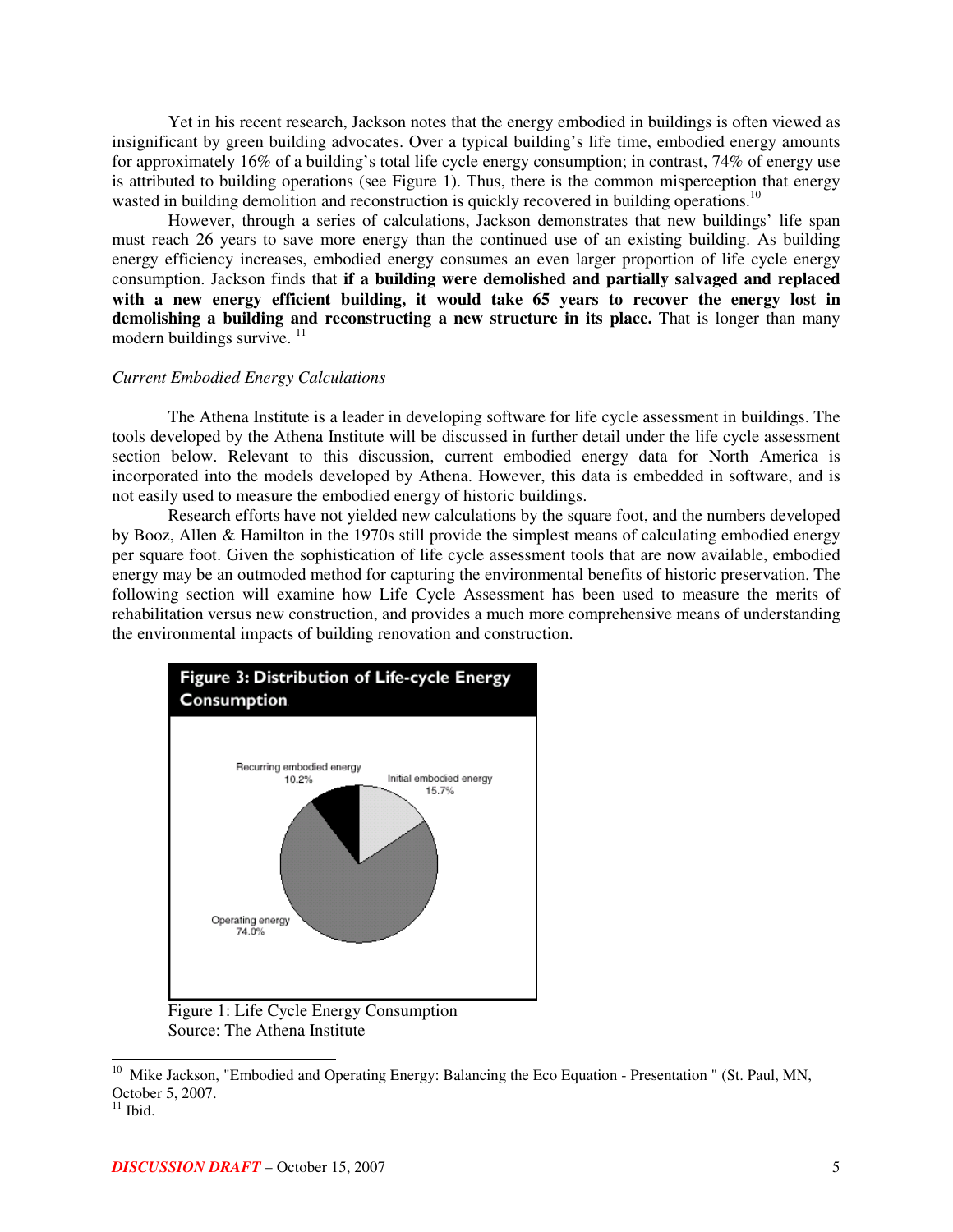#### **2. Life Cycle Assessment**

**Life Cycle Assessment: Life cycle assessment reveals that retaining and rehabilitating buildings is more environmentally friendly than new construction.** The Canada based Athena Institute has developed a life cycle assessment tool that helps illustrate the numerous environmental merits of building conservation

According to Canadian Architect, "the internationally accepted method for evaluating the environmental effects of buildings and their materials is life cycle assessment (LCA)."<sup>12</sup> This process evaluates the direct and indirect environmental impacts associated with a building. Life cycle assessment quantifies energy and material usage and environmental releases at each stage of a product's life cycle, including extraction of resources, manufacturing of goods, construction, use, and disposal.

LCA is considered superior to other forms of environmental assessment because it examines impacts during a building's entire life, rather than focusing on environmental impacts at a particular stage. And unlike embodied energy calculations, LCA provides an assessment of environmental impacts such as carbon emissions and air pollution, thereby providing a more comprehensive understanding of a building's impacts. Table 1 is taken directly from the EPA's report "Life Cycle Assessment: Principles and Practice", and provides a list of environmental impacts, such as global warming potential, land use, and water use.<sup>13</sup> While not listed on the EPA's chart, life cycle assessments sometimes also include the energy embodied in materials used to construct buildings.

Most LCA methods do not take into account each of the categories outlined by the EPA, but instead make evaluations based on several of these indicators. Indeed, part of the challenge of LCA is that there is little consensus on which indicators should be used in LCA models. There also can be difficulty in interpreting the results of life cycle assessments because of the lack of benchmarks. For example, there are no established standards for the limits of acceptable green house emissions for the construction of a single family home.<sup>14</sup> The current utility of LCA is in the comparison of one building design to another  $$ as would be the case in comparing the environmental impacts of rehabilitating an existing building to constructing a new building.

| <b>Impact Category</b> | <b>Scale</b> | <b>Examples of LCI Data</b><br>( <i>i.e.</i> classification)                                                                                                   | <b>Common</b><br><b>Characterization</b><br>Factor | <b>Description</b><br>of<br><b>Characterization</b><br>Factor                                                                                           |
|------------------------|--------------|----------------------------------------------------------------------------------------------------------------------------------------------------------------|----------------------------------------------------|---------------------------------------------------------------------------------------------------------------------------------------------------------|
| Global Warming         | Global       | Carbon Dioxide (CO2)<br>Nitrogen Dioxide (NO2)<br>Methane (CH4)<br>Chlorofluorocarbons (CFCs)<br>Hydrochlorofluorocarbons<br>(HCFCs)<br>Methyl Bromide (CH3Br) | Global<br>Warming<br>Potential                     | Converts LCI data to<br>carbon dioxide (CO2)<br>equivalents<br>Note: global warming<br>potentials can be 50,<br>$100.$ or<br>500<br>year<br>potentials. |

#### **Table 1: Commonly Used Life Cycle Impact Categories**

<sup>&</sup>lt;sup>12</sup> Canadian Architect, "Measures of Sustainability,"

http://www.canadianarchitect.com/asf/perspectives\_sustainibility/measures\_of\_sustainablity/measures\_of\_sustainab lity\_intro.htm (accessed June 7, 2007).

<sup>13</sup> Scientific Application International Corporation, *Life Cycle Assessment: Principles and Practice* (Cincinnati, Ohio: U.S. Environmental Protection Agency, [2006]),

http://www.epa.gov/ORD/NRMRL/lcaccess/pdfs/600r06060.pdf (accessed October 12, 2007), pg. 49.

<sup>14</sup> See Joyce Smith Cooper, "Life-Cycle Assessment and Sustainable Development Indicators," *Journal of Industrial Ecology* 7, no. 1 (2003), 12-15. and Wim Dewulf and Joost Duflou, "Simplifying LCA using Indicator Approaches - A Framework," *CIRP Seminar on Life Cycle Engineering* (May, 2003).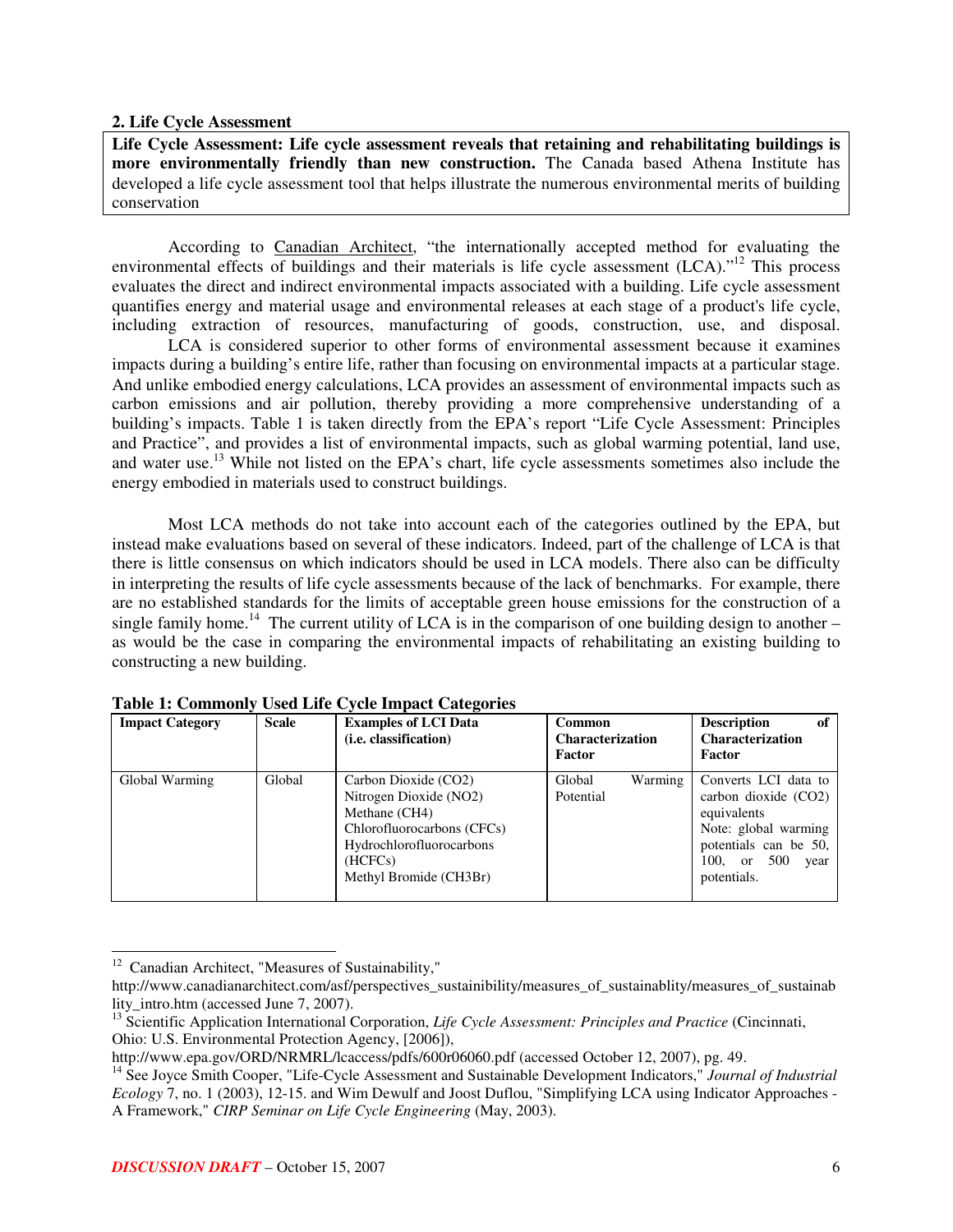|                                     |                             | Table 1: Commonly Used Life Cycle Impact Categories - Continued                                                    |                                                   |                                                                                                                       |
|-------------------------------------|-----------------------------|--------------------------------------------------------------------------------------------------------------------|---------------------------------------------------|-----------------------------------------------------------------------------------------------------------------------|
| Stratospheric<br>Ozone<br>Depletion | Global                      | Chlorofluorocarbons (CFCs)<br>Hydrochlorofluorocarbons<br>(HCFCs)<br>Halons<br>Methyl Bromide (CH3Br)              | Depleting<br>Ozone<br>Potential                   | Converts LCI data to<br>trichlorofluoromethan<br>$(CFC-11)$<br>e<br>equivalents.                                      |
| Acidification                       | Regional<br>Local           | Sulfur Oxides (SOx)<br>Nitrogen Oxides (NOx)<br>Hydrochloric Acid (HCL)<br>Hydroflouric Acid (HF)<br>Ammonia (NH4) | <b>Acidification Potential</b>                    | Converts LCI data to<br>hydrogen (H+) ion<br>equivalents.                                                             |
| Eutrophication                      | Local                       | Phosphate (PO4)<br>Nitrogen Oxide (NO)<br>Nitrogen Dioxide (NO2)<br><b>Nitrates</b><br>Ammonia (NH4)               | Eutrophication<br>Potential                       | Converts LCI data to<br>phosphate<br>(PO4)<br>equivalents.                                                            |
| Photochemical Smog                  | Local                       | Non-methane<br>hydrocarbon<br>(NMHC)                                                                               | Photochemical<br>Oxident<br>Creation<br>Potential | Converts LCI data to<br>(C2H6)<br>ethane<br>equivalents.                                                              |
| <b>Terrestrial Toxicity</b>         | Local                       | Toxic chemicals with a reported<br>lethal concentration to rodents                                                 | LC50                                              | Converts LC50 data to<br>equivalents;<br>uses<br>multi-media modeling,<br>exposure pathways.                          |
| <b>Aquatic Toxicity</b>             | Local                       | Toxic chemicals with a reported<br>lethal concentration to fish                                                    | LC50                                              | Converts LC50 data to<br>equivalents;<br>uses<br>multi-media modeling,<br>exposure pathways.                          |
| Human Health                        | Global<br>Regional<br>Local | Total releases to air, water, and<br>soil.                                                                         | LC50                                              | Converts LC50 data to<br>equivalents;<br>uses<br>multi-media modeling,<br>exposure pathways.                          |
| <b>Resource Depletion</b>           | Global<br>Regional<br>Local | Quantity of minerals used<br>Quantity of fossil fuels used                                                         | Resource<br>Depletion<br>Potential                | Converts LCI data to a<br>ratio of quantity of<br>resource used versus<br>quantity of resource<br>left in reserve.    |
| Land Use                            | Global<br>Regional<br>Local | Quantity disposed of in a landfill<br>or other land modifications                                                  | Land Availability                                 | Converts mass of solid<br>waste into volume<br>using<br>estimated<br>an<br>density.                                   |
| Water Use                           | Regional<br>Local           | Water used or consumed                                                                                             | Water<br>Shortage<br>Potential                    | Converts LCI data to a<br>ratio of quantity of<br>used<br>water<br>versus<br>quantity of resource<br>left in reserve. |

| Table 1: Commonly Used Life Cycle Impact Categories - Continued |  |  |  |  |
|-----------------------------------------------------------------|--|--|--|--|
|-----------------------------------------------------------------|--|--|--|--|

## *The Athena Institute's Environmental Impact Estimator*

The Athena Institute is one of the leading developers of LCA software in North America. The Athena software measures the following environmental impacts associated with building construction and demolition: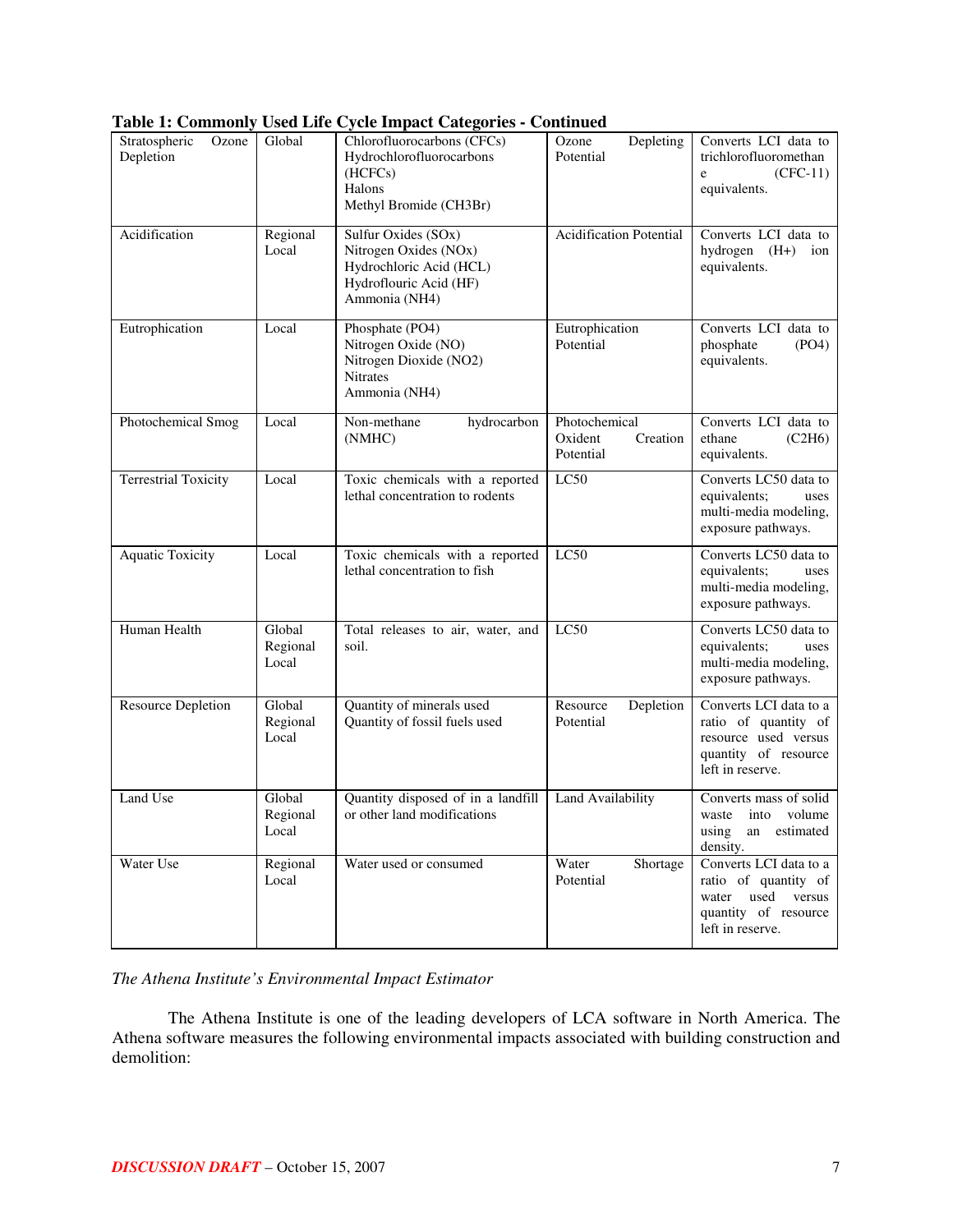- Embodied primary energy use
- Global warming potential
- Solid waste emissions
- Pollutants to air
- Pollutants to water
- Natural resource use

In *Renovating vs. Building New: The Environmental Merits*, Wayne Trusty, President of the Athena Institute, discusses the application of Athena's Environmental Impact Estimator software to compare the environmental costs of renovation versus new construction. He explains the importance of looking at a variety of indicators to understand a building's environmental impact.

> "In the case of buildings, the energy required to operate a building over its life greatly overshadows the energy attributed to the products used in its construction. *However, for other embodied effects such as toxic releases to water, effects during the resource extraction and manufacturing stages greatly outweigh any release associated with building operations.* The essence of LCA is to cast a wide net and capture all of the relevant effects associated with a product or process over its full life cycle." 15 (italics added)

According to Athena, the software is capable of modeling the structure and envelope systems for approximately 95% of the building stock in North America. It simulates more than 1000 different assemblies, and allows the user to choose from 90 structural and envelope materials. The Athena software also accounts for the energy expended and waste generated during building demolition, as well as transportation costs for disposing of materials.<sup>16</sup>

Trusty suggests two approaches to modeling rehabilitation using the Environmental Impact Estimator: "Benchmarking" and "Impact Avoidance."

Benchmarking: Under this technique, the user develops a profile of effects associated with partial demolition of an existing structure, replacement materials, and new construction of specific building elements. This would then be compared to the construction of an entirely new structure. The new building serves as a benchmark for renovation, and allows users to determine the environmental impact of building re-use relative to new construction.<sup>17</sup>

Impact Avoidance: The second approach estimates the environmental effects that are avoided by rehabilitating a building. In most rehabilitations, a structural system is retained, while parts of the building envelope are replaced. "To assess the environmental benefits or costs of a decision to renovate," Trusty explains, "we can define "environmental impact avoidance scenarios" by focusing on the environmental effects of replacing those structural and envelope systems that are actually saved."<sup>18</sup>

## *Applying Athena's Environmental Impact Estimator to Heritage Buildings*

A recent study by Dian Ross with the University of Victoria uses the Athena software to perform three separate life cycle analysis for the Emily Carr House in Victoria, British Columbia, a publicly owned heritage building.<sup>19</sup> The house was constructed in 1867, and is one of the oldest homes in Victoria. Three different scenarios were run using the Athena Environmental Impact Assessment Tool. Scenario 1

<sup>15</sup> Trusty, *Renovating Vs. Building New: The Environmental Merits, pg. 3.*

<sup>16</sup> Ibid.

 $17$  Ibid., pg. 3-4.

<sup>18</sup> Ibid., pg. 3-4.

<sup>&</sup>lt;sup>19</sup> Dian Ross, "Life Cycle Assessment in Heritage Buildings" (Work Term Report, Victoria, British Columbia, 2007).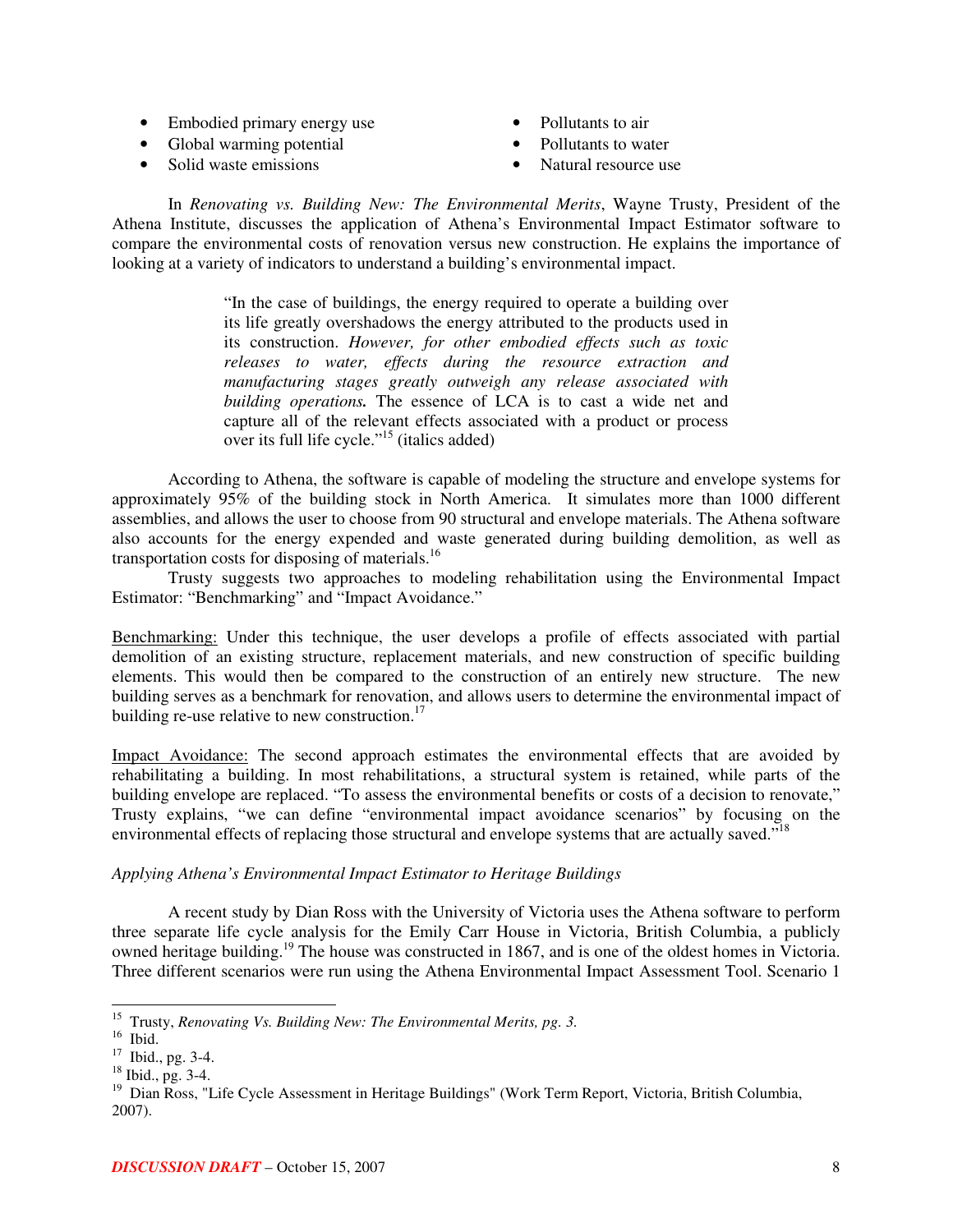is an evaluation of the embodied energy in the Carr House and in a hypothetical replacement house. Scenario 2 is a comparison of the life cycles of the two buildings, and Scenario 3 assesses the environmental impacts associated with demolition of the Carr House and replacement with a new home.

Scenario 1 compares the materials that would have been required to construct the Emily Carr home in the mid 19th century with the materials that used in conventional home construction today. The study concluded that the carbon dioxide emissions for the new house were approximately double the emissions original Carr House**.** Ross notes that the results "are likely due to the fact that modern building materials in general require more energy to refine and process." .<sup>20</sup> It should be noted that the estimation of the energy required to build the original Carr home is based on the energy the materials would require today. It is difficult to account for the energy required to manufacture building materials a century or more ago

Scenario 2 compares the life cycles of the original Carr House with a hypothetical new home. Ross estimates that the life span of the original home is 300 years, but the life span of the new home is set to 50 years, "reflecting the more frequent tearing down and rebuilding of modern residential sites."<sup>21</sup> The purpose of this assessment is to compare the energy consumption and emissions for the two buildings. Lifetime operating energy accounts for approximately 83% of energy use over the original home's 300 year life span. Total air emissions for the life cycle of the original building are 602,125 kg of carbon dioxide. The hypothetical new home emits about 89,907 kg of carbon over its life span of 50 years – about 15.3% of the total emissions of the original Emily Carr home. However, annual emissions for the hypothetical new house are 1,938 kg per year, while the original Carr house is about 1,672 kg per year. "Therefore, in terms of years of service, the original Emily Carr House has a smaller carbon dioxide footprint than the hypothetical house."<sup>22</sup>

Scenario 3 assumes that the original Carr House is demolished today and replaced with a new home. It concludes that the "Hypothetical House consumes more energy in its construction, and at a substantially higher environmental costs than the Original house. These results demonstrate that embodied energy has a significant and important role in the analysis of energy consumption and emissions. Operating cost comparisons alone do not fully consider the environmental impact of demolition and new construction.<sup>723</sup>

The report offers the following recommendations:

- More traditional building materials should be available in the Athena software.. Users should be able to select materials common to historic buildings, such as marble and plaster.
- Building code values should not be pre-supposed for building elements such as joists, since most historic buildings do not conform to modern codes.
- The model should incorporate alternatives to window replacement, such as the use of storm windows. 24

Ross' research is one of the most comprehensive studies available to date that uses LCA software to compare the environmental costs of rehabilitation and new construction. While the findings are favorable for preservation, there are some crucial assumptions made in the research that call its conclusions into question. Most significantly, the study assumes a 50 year life span for new buildings and 300 year life span for historic buildings. Even a slightly longer life span for the new building, or a slightly shorter life span for the older building, could yield substantially different findings.

 $20$  Ibid., pg.  $20$ 

 $^{21}$  Ibid., pg. 56<br> $^{22}$  Ibid.

 $^{23}$  Ibid., pg. 85

 $24$  Ibid., pg. 86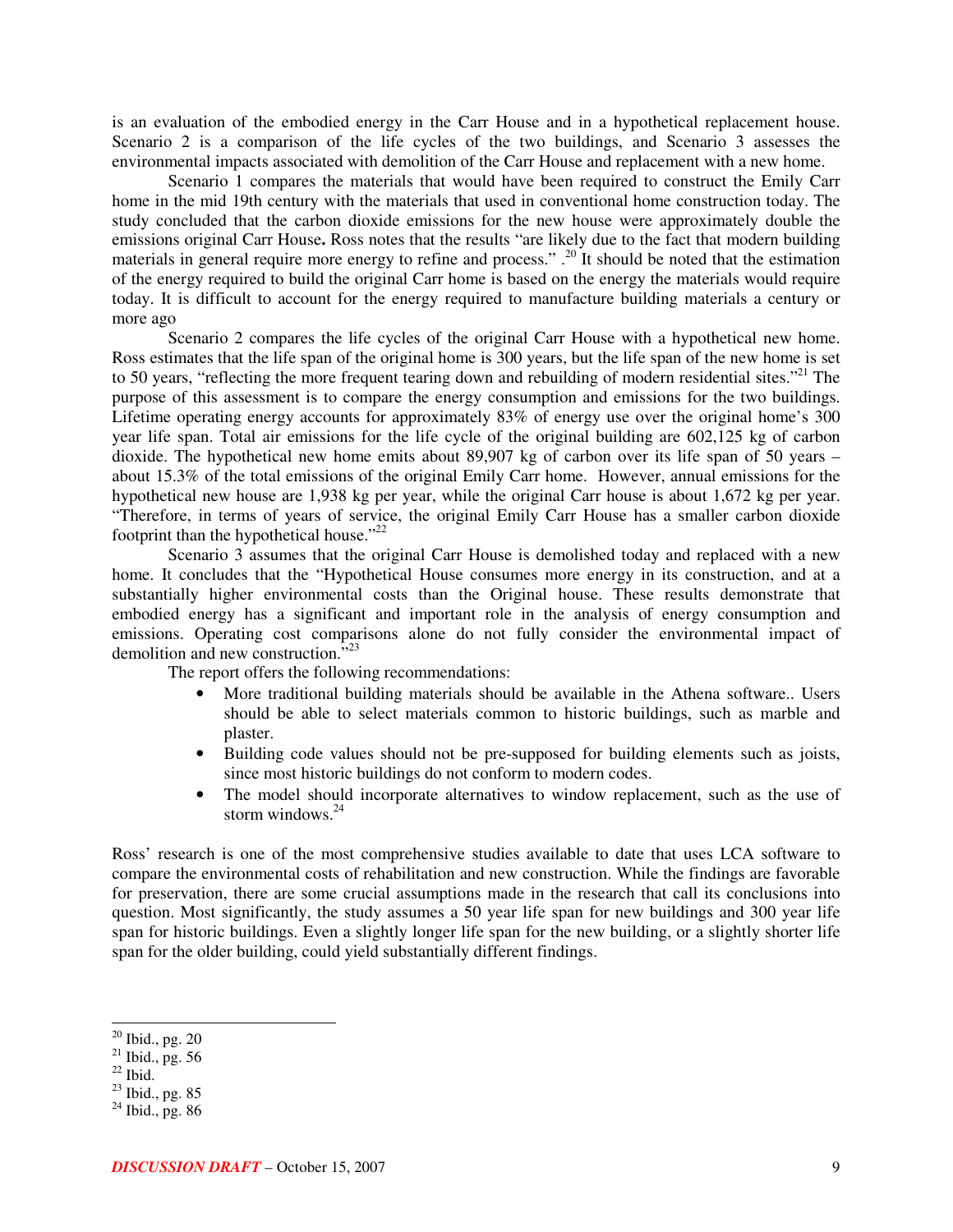Ross' work demonstrates the need for additional research in this area, including the potential refinement of LCA tools for modeling rehabilitation. Research is also needed across a variety of different building types, including commercial and institutional buildings.

## **3. Waste Generation**

**Waste Generation: Preserving buildings reduces waste in landfills.** Demolition of housing produces an average of 115 lbs of waste per square foot, while demolition of commercial buildings generates approximately 155 lbs of waste per square foot.

Tremendous waste is generated as a result of building demolition. The EPA estimates that 136 million tons of building-related construction and demolition  $(C & D)$  debris was generated in the United States in 1996. By 2003, C & D waste was estimated to be 325 million tons – almost a 250% increase in just seven years. Annual construction and demolition debris accounts for roughly 24% of the municipal solid waste stream. 25

The EPA estimates that 115 lbs of waste is generated per square foot for residential demolition, and the demolition of non-residential buildings results in approximately 155 lbs of waste per square foot. Thus, the demolition of a 2000 square foot home would result in 230,000 lbs of waste. Since approximately 245,000 homes are demolished each year, it is estimated that 19.7 million tons of waste is generated by the demolition of these homes. The EPA estimates that the demolition of commercial buildings generated 45.1 million tons of waste in 1994.<sup>26</sup>

## **4. Sprawl**

**Preservation reduces sprawl.** In encouraging the continued use and revitalization of our existing community, preservation reduces pressure for development on the urban fringe, and thereby reduce accompanying environmental impacts of sprawl, such as loss of natural habitat, increased reliance on automobiles, and development of environmentally and economically costly infrastructure.

The means of quantifying the environmental merits identified above – such as through embodied energy calculations and life cycle assessment – help to illustrate the environmental impacts of destroying existing buildings and rebuilding. Yet one of the single most important arguments for the environmental sustainability of preservation is not captured in any of these calculations. In advocating the reuse of buildings and revitalizing communities, historic preservation discourages sprawl and reduces the associated negative environmental impacts.

By encouraging the revitalization of existing neighborhoods, historic preservation promotes efficient land use patterns that focus public and private infrastructure investments in established urban areas where substantial past investments have already been made. Because historic neighborhoods are typically walkable and mass transit-accessible, they also decrease dependence on automobiles, which thereby reduces pollution and our dependence on fossil fuels.

<sup>25</sup> Franklin Associates, *Characterization of Building-Related Construction and Demolition Debris in the United States* (Washington, D.C: U.S. Environmental Protection Agency,[1998]),

http://www.epa.gov/epaoswer/hazwaste/sqg/c&d-rpt.pdf (accessed October 12, 2007), pg. 2-6 and 2-7.  $26$  Ibid.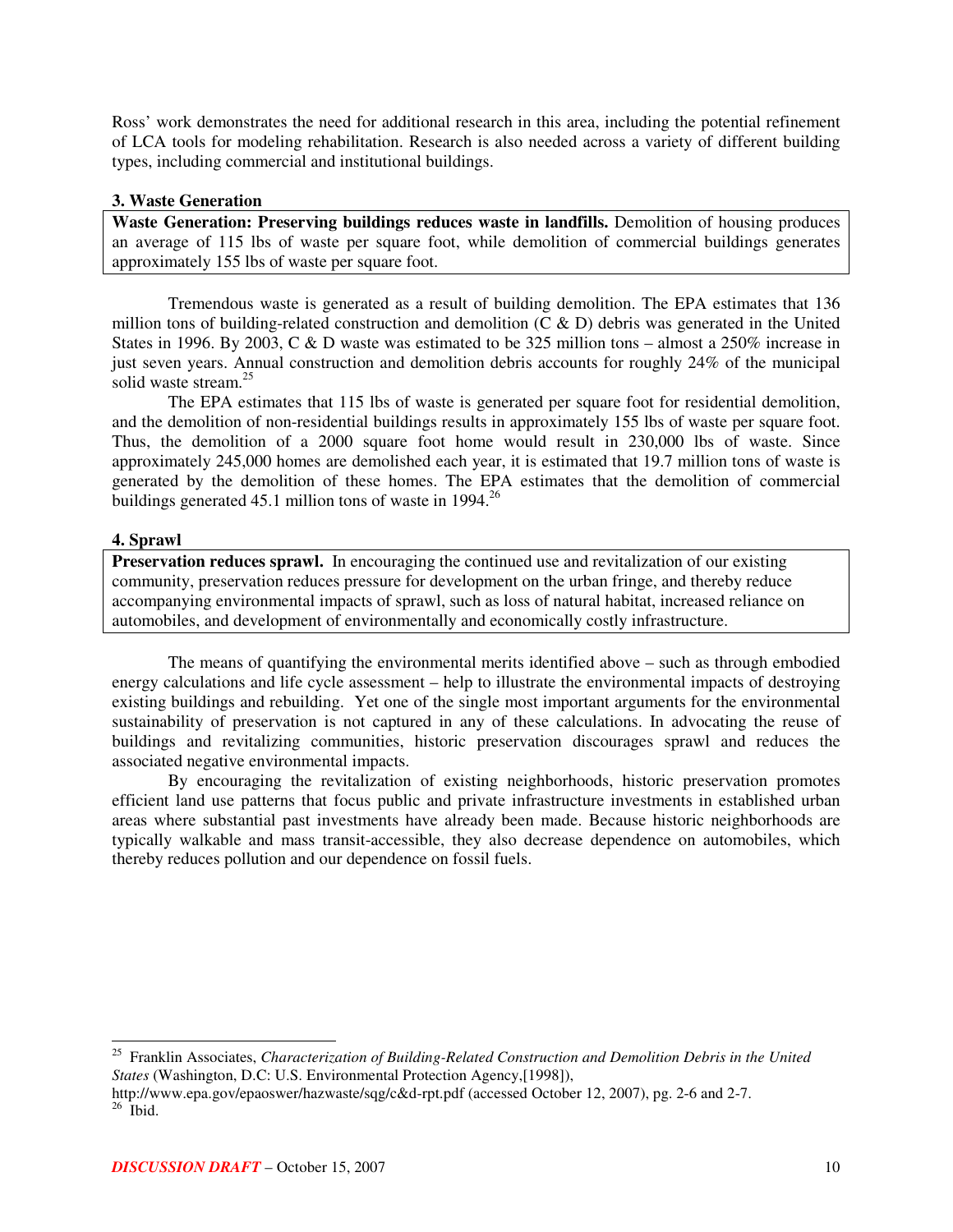## **B. Perceived Environmental Weaknesses of Historic Buildings**

#### **5. General Operating Efficiency**

It is often alleged that historic building are energy hogs, and therefore should be demolished rather than rehabilitated. **In fact, some historic buildings are more energy efficient than more recently constructed buildings.** While some historic buildings may indeed perform poorly, data suggests that many outperform modern buildings. Numerous green rehabilitations of historic buildings also prove that where building energy performance is lacking, it can be improved in a way that is sensitive to historic fabric.

Operations are estimated to account for about 85% of a building's total energy use over time. There is widespread perception that historic buildings are "energy-hogs," and are far less efficient than more recently constructed buildings. It has been argued that since embodied energy represents a relatively small proportion of a building's total energy use – around  $15%$  – the demolition of a historic building and replacement with a new and greener building is justified because of the improved operational performance of new buildings.

Despite conventional thinking that older buildings are inefficient, there is at least some evidence that calls that belief into question. 2003 data from the U.S. Energy Information Agency suggests that buildings constructed before 1920 are actually more energy efficient than buildings built at any time afterwards – except for those built after 2000. Even then, the improved performance of new construction is marginal.<sup>27</sup>

## **Average annual energy consumption Btu/sq. ft Commercial Buildings (non malls)**

| Before 1920   | 80.127  |
|---------------|---------|
| $1920 - 1945$ | 90.234  |
| $1946 - 1959$ | 80.198  |
| $1960 - 1969$ | 90,976  |
| $1970 - 1979$ | 94.968  |
| $1980 - 1989$ | 100.077 |
| $1990 - 1999$ | 88.834  |
| $2000 - 2003$ | 79,703  |

As Mike Jackson with the Illinois Historic Preservation Agency notes, this data suggests that only in the last ten years have we constructed buildings that are more efficient than those constructed prior to 1920. Unfortunately, comparable data for the residential sector is not readily available.<sup>28</sup>

Despite the 2003 data suggesting the overall efficiency of pre-1920 buildings, there are undoubtedly instances in which historic buildings do not use energy efficiently. Elaine Adams with the General Service Administration has noted that alterations made to many historic buildings, particularly commercial buildings, actually have made them energy inefficient.<sup>29</sup> Appendix 2 provides a flow chart that demonstrates the typical destructive changes to commercial buildings over time.

Based on a survey of the literature, however, the extent of energy efficiency in historic housing and commercial buildings is not well quantified. Different climates, construction methods, and renovations make it difficult to generalize about the performance of historic buildings compared to more recent construction. Because of the absence of a more comprehensive analysis of historic building

 $27$  U.S. Energy Information Agency, 2003.

 $^{28}$  Mike Jackson, Personal e-mail communication, August 15, 2007.

<sup>&</sup>lt;sup>29</sup> This chart was created by Elaine Gallagher Adams, AIA LEED APN, formerly wit the GSA's Denver office.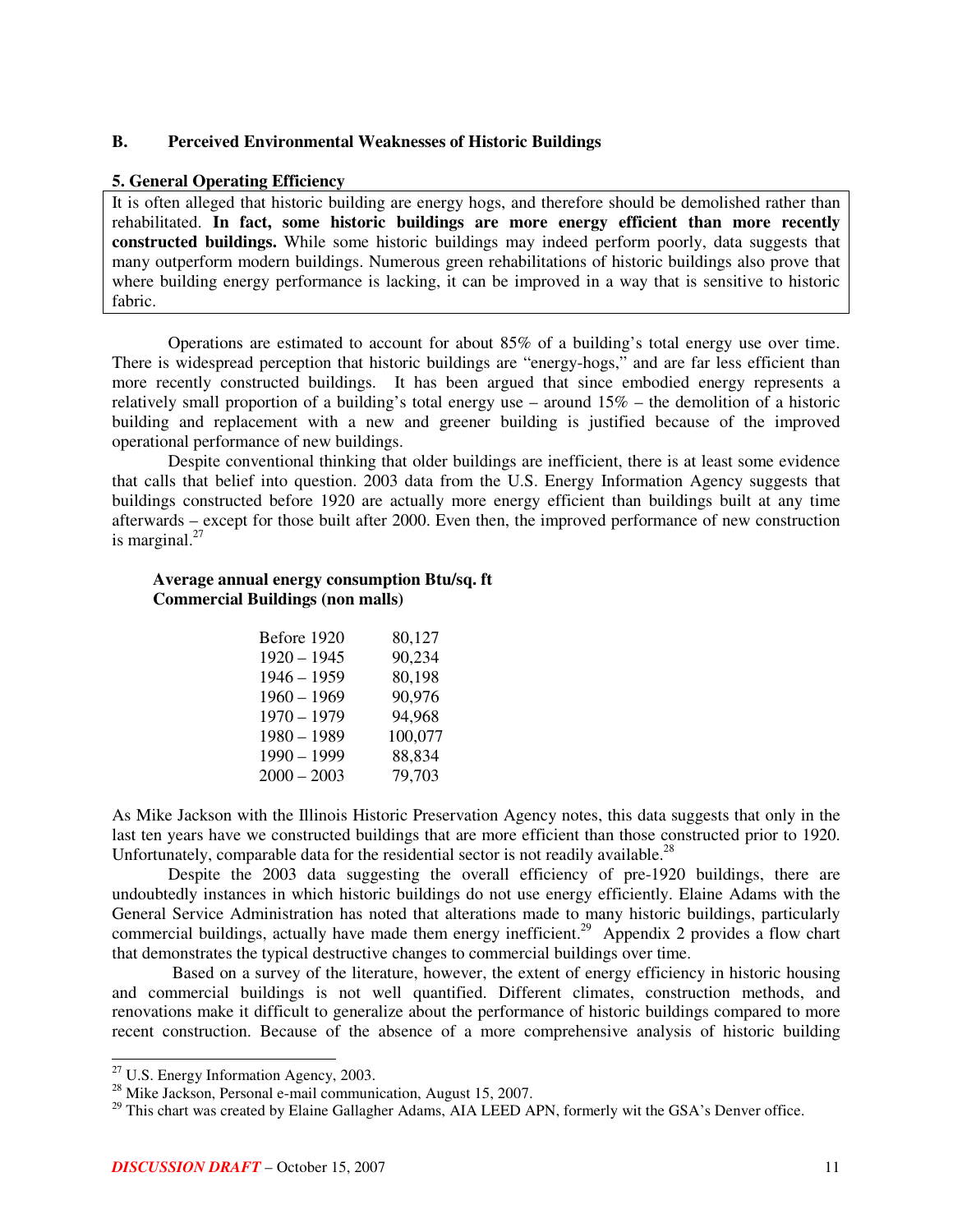performance, an analysis of case studies is likely more useful in assessing the performance of historic buildings, and their potential for improved energy efficiency.

## **6. Windows**

There is a common perception that windows are a major source of heat loss and gain. **Yet retaining historic windows is often more environmentally friendly than replacement with new thermally resistant windows.** Government data suggests that windows are responsible for only 10% of air infiltration in the average home. Furthermore, a 1996 study finds that the performance of updated historic windows is in fact comparable to new windows. Window retention also preserves embodied energy, and reduces demand for environmentally costly new windows, typically constructed of vinyl or aluminum.

There are few issues as contentious as windows in the preservation realm – preservationist tend to want to keep them, while green building advocates typically favor replacement with modern thermally insulated units. There is the widespread perception that air leakage through windows is responsible for the majority of heat gain or loss in historic buildings. Yet information from the U.S. Department of Energy indicates that windows are responsible for only 10% of air escape in the average American home. Floors, ceiling and walls are responsible for 31% of heat loss and gain, while ducts and fireplaces are each responsible for about 15% of heat loss and gain.<sup>30</sup> See Figure 2.

A 1996 study by the State of Vermont indicates that repairing and insulating historic windows is nearly as effective in reducing energy costs as the installation replacement windows. The Vermont study field tested the performance of 151 windows in northern and central Vermont in multifamily and single family residences. Sixty-four of these windows were in original condition, while 87 were upgraded in some way.<sup>31</sup> The findings of the report are as follows:

• Window upgrades using existing sash can achieve performance indistinguishable from replacement sash but economics of the upgrade depend on the leakiness of the original window.

• If the existing window is loose, it can often be cost-effective to address this leakage, including air leakage between the window and rough opening as well as between an exterior storm window and trim. If the window is already in typical or tight condition, an upgrade is unlikely to be cost-effective regardless of the cost-benefit test used.

• If the windows have single glass, it is worthwhile considering installing a second layer, including the options of storm windows, replacement insulated glass units, energy panels and use of Iow-emissivity glass (Iow-E).<sup>32</sup>

While the Vermont study is one of the most comprehensive in its approach to understanding the energy savings related to window replacement, the study was limited to one geographic area. Replication of the study in more temperate and hot climates would be useful to determine whether research findings hold in all climate types.

 $30 \text{ US Department of Energy, "Energy Savers: Tips on Saving Energy and Money at Home,"}$ http://www1.eere.energy.gov/consumer/tips/air\_leaks.html (accessed Oct 12, 2007).

<sup>31</sup> Brad James and others, *Testing the Energy Performance of Wood Windows in Cold Climates: A Report to the State of Vermont Division for Historic Preservation and the Agency of Commerce and Community Development* (Burlington, VT: ,[1996]), pg. iv.

 $32$  Ibid.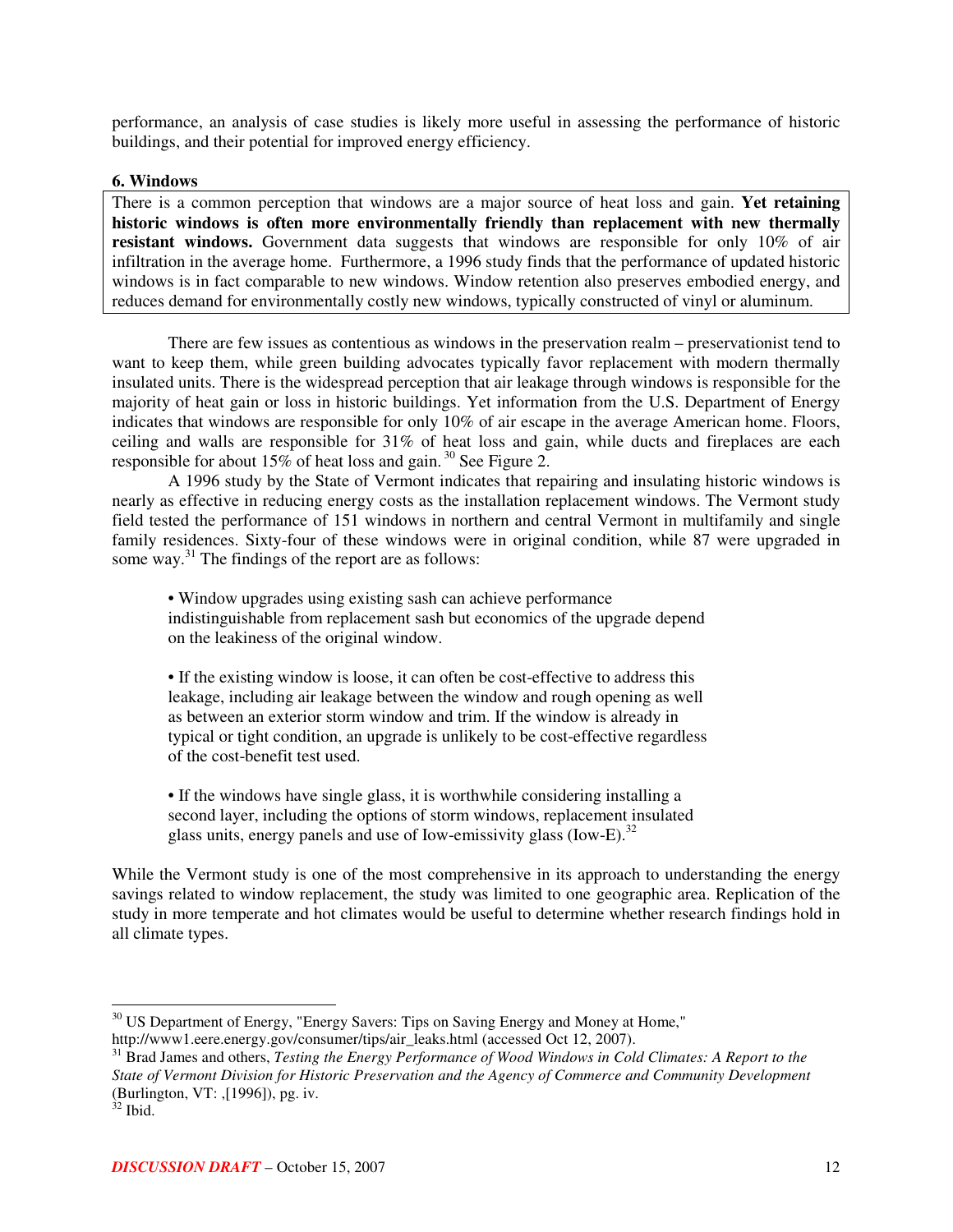Further research is also needed to study the performance of historic windows in commercial buildings, as well as in mid-century buildings

## *Mid Century Modern Buildings*

.

The findings about the relatively low levels of thermal loss through windows and the comparability of wood windows to new windows are especially true about traditional historic windows in buildings constructed prior to 1920. But these findings do not typically hold for mid-century buildings. Many of these windows and/or curtain wall systems were experimental, and *most* of the energy loss in these buildings is attributed to the curtain wall system.<sup>33</sup>



Figure 2: Energy Loss in the Average Home Source: U.S. Department of Energy

## *Life Cycle Costs of Window Replacement*

The Vermont study does not address life cycle costs associated with window replacement, and looks only at energy performance of original windows and various upgrades. Yet the life cycle cost of replacement windows – in particular vinyl and aluminum windows – is an important consideration. In their 2005 piece *What Replacement Windows Can't Replace: The Real Cost of Removing Historic Windows*, Architects Walter Sedovic and Jill Gotthelf highlight their LCA related concerns. Sedovic and Gotthelf question the validity of claims that replacement windows are more energy efficient, arguing that this represents a very limited approach to understanding the total energy cost of a particular element of a building. 34

While Sedovic and Gotthelf do not speak to the issue of LCA specifically, they point out that the promotion of replacement windows over the retention of existing fabric ignores the following important environmental factors:

• Maintaining an existing window preserves the embodied energy in the building element. It further eliminates the need to expend energy on replacement windows, which are typically made

<sup>&</sup>lt;sup>33</sup> Architect Carl Elefante of Quinn Evans Architects in Washington D.C. has done modeling to demonstrate the energy use of the AIA's Headquarters in Washington D.C. This modeling is an example of the energy inefficiency of a mid-century building.<br><sup>34</sup> Sedovic, Walter and Jill Gotthelf, "What Replacement Windows can't Replace: The Real Cost of Removing

Historic Windows," *APT* 36, no. 4 (2005).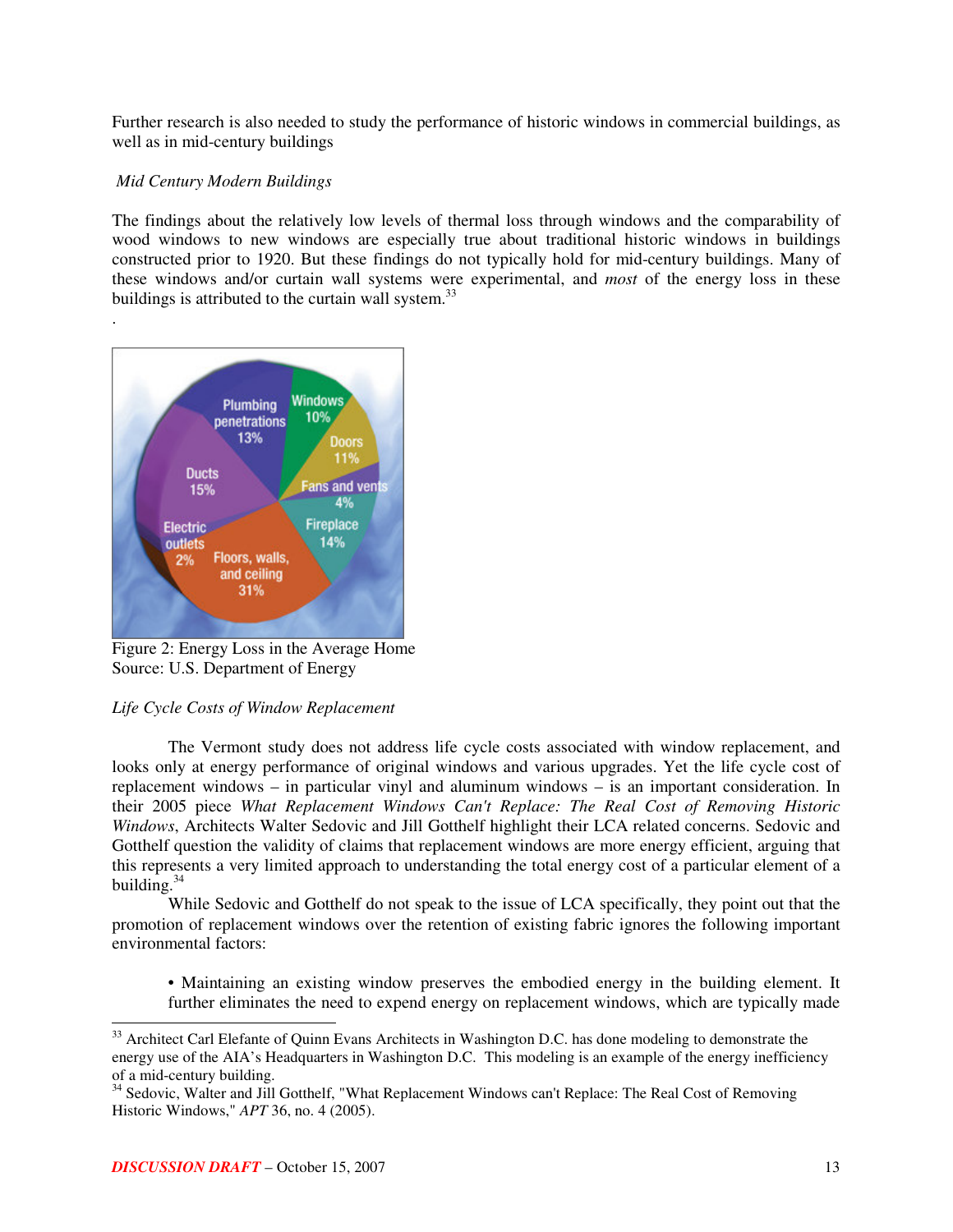of aluminum and vinyl – two materials that have some of the highest embodied energy values of any building material.

• Preserving windows reduces landfill waste.

• Manufacturing new windows that are made of vinyl or aluminum is energy intensive, and toxic for the environment.

• Replacement windows are not easily maintained or conserved. Manufacturing processes for these products makes them difficult to repair, and often necessitate their complete replacement.

• Vinyl, fiberglass, sealants, desiccants, and coating systems all degrade ,

and are not easily recycled or repaired.

• Manufacture's warranties for replacement windows are typically two to ten years, and have far shorter expected service lives than historic windows. 35

Life cycle assessment of replacement and historic windows is likely to yield a convincing case for the preservation of existing windows. To date, a study performing a LCA for windows has not been found.

## **Preliminary Recommendations – Environmental Research**

- Develop a new easy-to-use LCA tool: Given that LCA presents a much more comprehensive means of evaluating the merits of rehabilitation than embodied energy calculations, we should pursue development of an easy-to-use LCA tool that would allow comparison of rehabilitation to new construction Embodied energy could be a component of this tool, as it is in the Athena software.
- Conduct window studies in a variety of climates: The Vermont Study is one of the most comprehensive in its approach to understanding the energy savings related to window replacement. Nonetheless, the research is limited to one geographic area. Replication of the study in more temperate and hot climates would be useful to determine whether research findings hold in all climate types.
- .Conduct a life cycle assessment comparison of window repair vs. use of new vinyl or aluminum replacements: Sedovic and Gotthelf's 2005 article raise important question regarding the life cycle costs of window replacement. The energy costs and environmental impacts associated with manufacturing vinyl and aluminum replacement windows likely far outweigh an energy savings gained through improvements in a building's energy efficiency. A life cycle assessment study should be undertaken to demonstrate these benefits.
- Case studies should be gathered and synthesized to demonstrate the most effective means of improving energy performance. Case studies from a variety of building types should be considered, including residential and commercial, and buildings constructed pre and post World War II.

## **III. Preservation and Economic Sustainability**

There is extensive evidence that historic preservation supports economic development, as best documented in *Economics and Historic Preservation: A Guide and Review of the Literature* by Randall Mason, Associate Professor of Architecture at the University of Pennsylvania. Mason outlines the various types of economic studies that have been undertaken, including basic cost studies, economic impact studies, and case studies. He concludes that these studies "present convincing evidence that 'preservation pays' (or can pay) when viewed simply in economic terms."<sup>36</sup>

<sup>&</sup>lt;sup>35</sup> Ibid., pg. 27.

<sup>36</sup> Randall Mason, *Economics and Historic Preservation: A Guide and Review of the Literature* (Washington, DC: The Brookings Institution,[2005]), http://www.brookings.edu/reports/2005/09metropolitanpolicy\_mason.aspx (accessed October 10, 2007), pg. 10.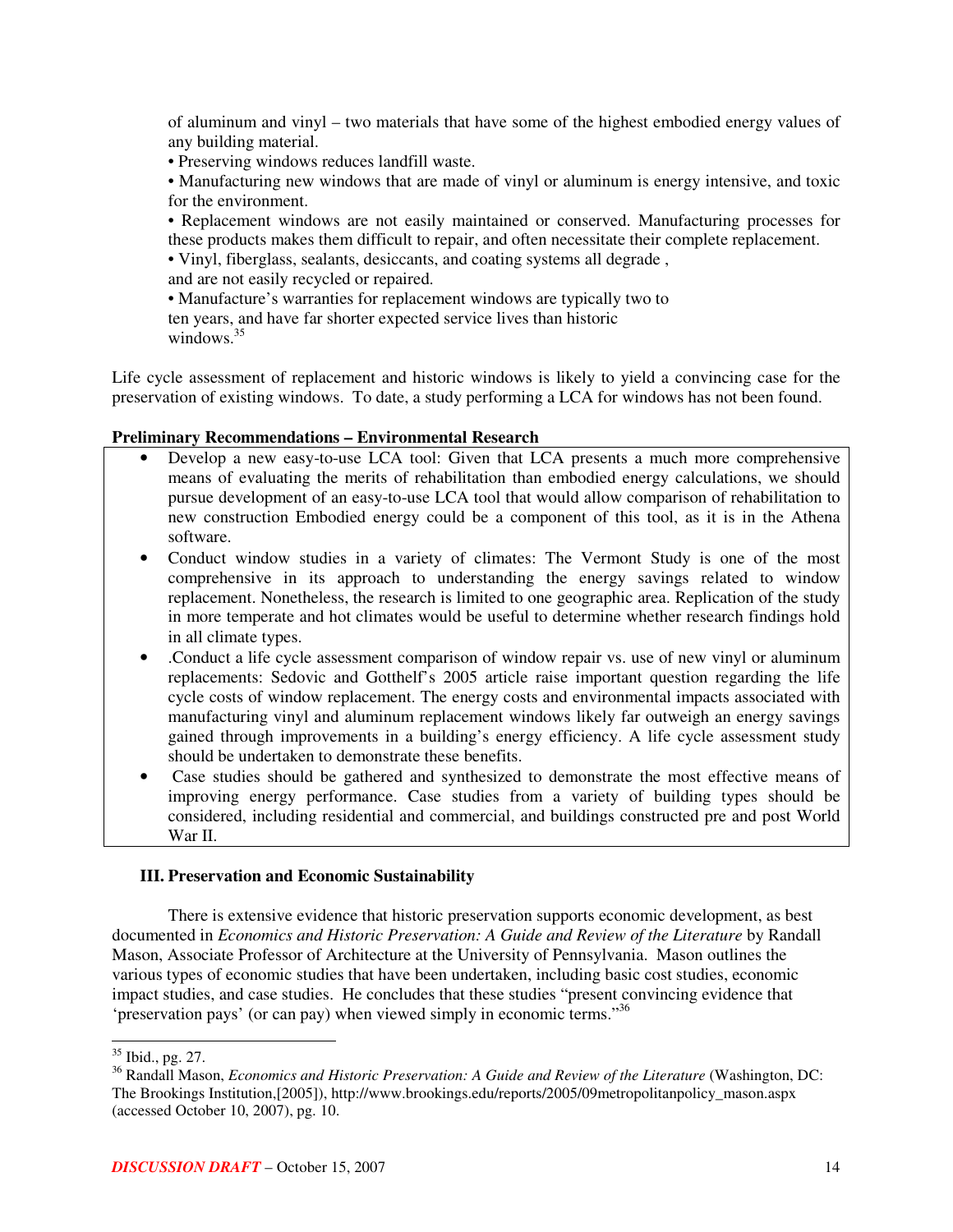But there are two challenges central to the discussion about preservation as a driver for economically sustainable growth. First, as Mason notes, "the economics of preservation is an embryonic field compared with research in other economic disciplines, and the research is currently weighted heavily toward advocacy." The research infrastructure that exists for other elements of the field, including material conservation, is extensive. There is comparatively little research infrastructure to support research on the economic or social value of historic preservation.<sup>37</sup>

The second challenge is that while we can say that existing research suggests that historic preservation generates economic development, it does not necessarily follow that preservation promotes *sustainable* economic development. There is little clarity with regard to what constitutes sustainable economic growth. For example, the President's Council on Sustainable Development does not articulate the difference between sustainable and unsustainable growth; the indicators outlined by the group do not differ from any that would be used to measure economic development. When these economic indicators are considered with those provided for environmental and social goals, however, economic goals are clearly designed to promote development that respects the limits of the ecosystems on which it depends. But what are the limits of the ecosystem?

This is a question that is not easily answered – and one that will not be attempted in this paper. Instead, this review of existing literature will focus on preservation as a driver of general economic development and its ability to promote local jobs. The second half of this review articulates preservation's role in promoting development that can be viewed as sustainable. Arguments in this section require further research and development.

#### **A. Preservation as a Driver of General Economic Growth**

#### **7. Economic Development:**

**Historic Preservation spurs economic development.** Numerous studies indicate that preservation serves as a catalyst for additional investment in communities.

In their 1998 research on the economic impacts of historic preservation, David Listokin, Barbara Listokin, and Michael Lahr note that "the direct benefits associated with historic preservation, such as enhanced rehabilitation and heritage tourism spending, have advantageous multiplier effects." <sup>38</sup> These multiplier effects are divided into two categories: indirect and induced economic benefits. Indirect benefits are attributed to spending on goods and services by industries that produce the items purchased for a historic preservation activity. The induced impacts are created by the workers who are involved with a rehabilitation project (either directly or indirectly) and spend money on goods and services. As an example of this multiplier effect, the National Historic Rehabilitation Tax Credit certified investment was \$688 million in fiscal year 1997. The authors' research finds that this \$688 million investment generated \$762 million in income and \$319 million in taxes.<sup>39</sup>

The multiplier effect is documented extensively in other impact studies, such as those for Florida, New Jersey and Colorado. As an example, a study of the economic impacts of preservation in Georgia concludes that "in the final analysis, the economic impacts of preservation…are greater and more farreaching than first imagined. Preservation does not operate within its own isolated sphere, but touches many areas of the local economy, and affects different sectors of community life. It touches finance, real estate and government. It affects retailing, employment and tourism. It impacts the mayor, the merchant and the homeowner." 40

 $37$  Ibid., pg 1-2.

<sup>&</sup>lt;sup>38</sup> David Listokin, Barbara Listokin and Michael Lahr, "the Contributions of Historic Preservation to Housing and Economic Development," *Housing Policy Debate* 9, no. 3 (1998), pg. 456. 39 Ibid.

<sup>40</sup> Donovan Rypkema, *The Economics of Historic Preservation: A Community Leader's Guide* (Washington, D.C.: National Trust for Historic Preservation,[2005]), pg. 23.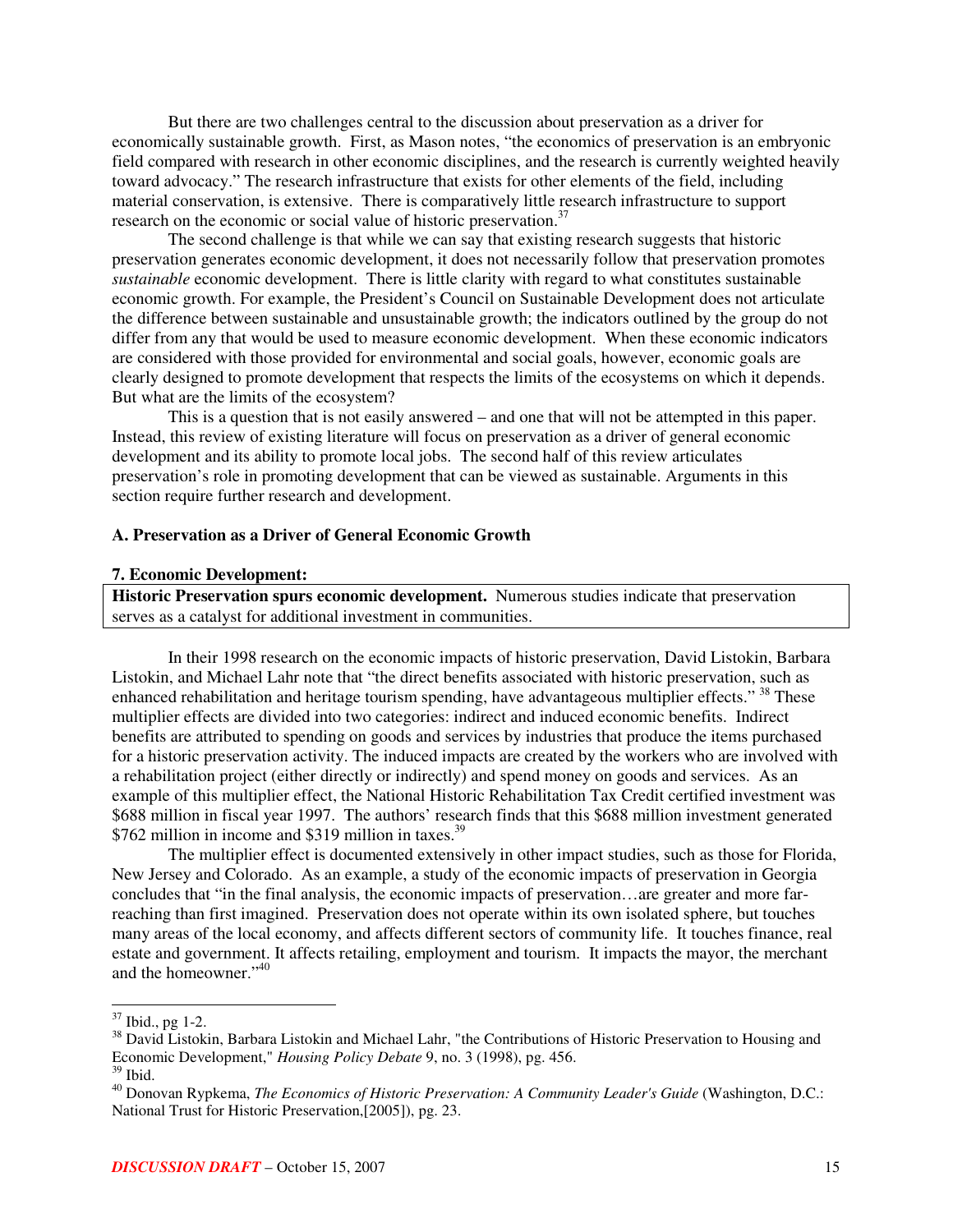The success of the National Trust for Historic Preservation's Main Street program supports the idea that preservation is a powerful economic tool. The Main Street Program is built on four points that promote community revitalization: community participation and organization; promotion of a designated area through advertising, retail promotional activity, special events, and marketing campaigns; design to enhance the community's strong features such as historic buildings and pedestrian friendly streets; and strengthening and diversifying the area's existing commercial base.

In the 25 years since the program began, the collective economic impact of local Main Street programs to date has yielded \$18.3 billion in total reinvestment, 244,545 net gain in jobs, created 60,500 businesses, and rehabilitated 96,283 buildings.<sup>41</sup>

#### **8. Job Creation**

**Dollar for dollar, preservation creates more jobs than new construction.** Several studies and an economic input-output model developed by Carnegie Mellon University demonstrate that preservation activities create more jobs than new construction.

Research indicates that dollar for dollar, the rehabilitation of historic buildings generates more employment than new construction. 1998 research found that \$1 million in historic preservation activity creates about 38 jobs, while \$1 million in new construction of non-residential structures creates 36 jobs. The same investment yields \$1.7 million in GDP for preservation, and \$1.6 million for new construction.<sup>42</sup> The claim that rehabilitation activities create more jobs than new construction is also supported by data from Carnegie Mellon's Economic Input-Output Life Cycle Analysis tool – but this model finds that overall job generation (for either rehabilitation or new construction) is much more modest. The CMU model finds that \$1 million of new commercial construction is expected to generate 10 jobs and \$2 million of economic development, while \$1 million of rehabilitation work on creates nearly 12 jobs and the same amount of economic development. Similarly, while new home construction creates 13 jobs and \$2.23 million in general economic development, home rehabilitation creates 15 jobs and creates \$2.6 million in economic development.<sup>43</sup>

One study indicates that the potential for preservation to generate more jobs than new construction is far more significant; it concludes that an investment of \$1 million in a rehabilitation project would create on average *9 to 13* more jobs than the same funds spent on new construction. <sup>44</sup> The explanation for the significant difference in projected job generation is not clear.

<sup>41</sup> National Trust for Historic Preservation, "Main Street Celebrates 25th Anniversary in 2005**,**"

http://www.mainstreet.org/content.aspx?page=8706&section=1 (accessed October 1, 2007, 2007).

<sup>42</sup> Listokin, Barbara Listokin and Michael Lahr, T*he Contributions of Historic Preservation to Housing and Economic Development*

<sup>&</sup>lt;sup>43</sup> Carnegie Mellon Green Design Institute, "Economic Input-Out Life Cycle Analysis Model," Carnegie Mellong University, http://www.eiolca.net/

<sup>44</sup> Rypkema, *The Economics of Historic Preservation: A Community Leader's Guide,* pg. 14.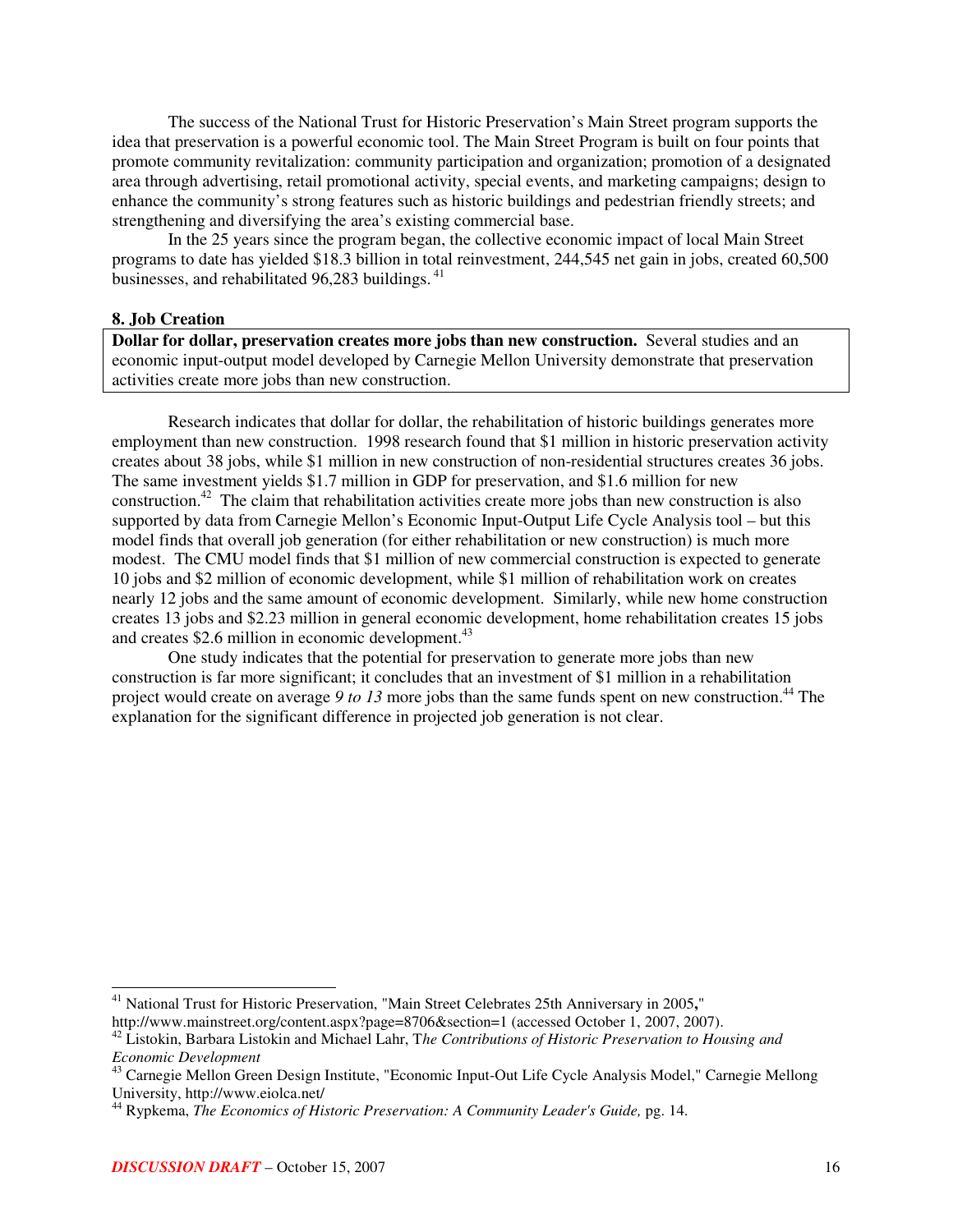## **9. Economic Competitiveness**

**Historic resources can increase economic competitiveness by helping create a dynamic environment that draws highly skilled workers**. Quality of place is a draw for an increasingly mobile, talented, and sought after class of workers. Historic buildings contribute to the richness and diversity of the built environment, and help to create dynamic places that attract talent.

The importance of place in recruiting highly skilled laborers is increasingly recognized. The idea has been most thoroughly explored by Carnegie Mellon University Professor Richard Florida, whose 2002 book. The Rise of the Creative Class discusses the importance of culture and the arts in attracting an increasingly mobile and sophisticated workforce. <sup>45</sup> Historic buildings help to create visually rich and diverse cities, and help create the qualities that attract a "creative" workforce.

## **10. Small Business-Friendly**

**Historic buildings are friendly to small-businesses.** Older buildings often offer more affordable rents, and are a good match for the space needs of small businesses**.**

In the United States, small businesses are responsible for between 75% and 85% of employment and are a crucial driver of economic growth. Donovan Rypkema has argued convincingly that historic buildings provide the ideal space for new small businesses that are likely unable to afford the high rents in newly constructed buildings.<sup>46</sup> Rypkema also notes that the configuration of historic buildings (often 2500-3500 square feet per floor) are a good match for the space needs of small businesses, which typically employ 12-20 people.

## **B. Preservation as a Driver of** *Sustainable* **Economic Development**

As noted above, the distinction between sustainable and unsustainable economic development is not well defined. Since well developed indicators of sustainable economic development could not be located prior to completion of this paper, several assumptions are made about the qualities of sustainable economic growth:

- It uses fewer natural resources than conventional economic growth requires
- It produces higher wage jobs
- It is equitable provides access to housing and other goods for a greater number of people

To some extent, the preservation economics literature suggests that preservation activities either directly or indirectly advance these goals, as will be explored below. Nonetheless, more research is needed in this area.

## **11. Serviced Based Economic Growth**

**Preservation promotes service-based economic development.** As noted in argument 8, preservation is more labor intensive than new construction. Dollar for dollar, preservation creates more growth than new construction, while using fewer natural resources.

Much of our current climate troubles are attributed to an over-use of natural resources. As described above, dollar for dollar, preservation activities create more jobs than new construction activities. At the same time, by its very nature, preservation uses fewer new resources than new

<sup>45</sup> Richard Florida, *The Rise of the Creative Class* (New York, NY: Basic Books, 2002).

<sup>46</sup> Donovan Rypkema, *The Economics of Historic Preservation: A Community Leader's Guide* (Washington, D.C.: National Trust for Historic Preservation,[2005]), pg. 25.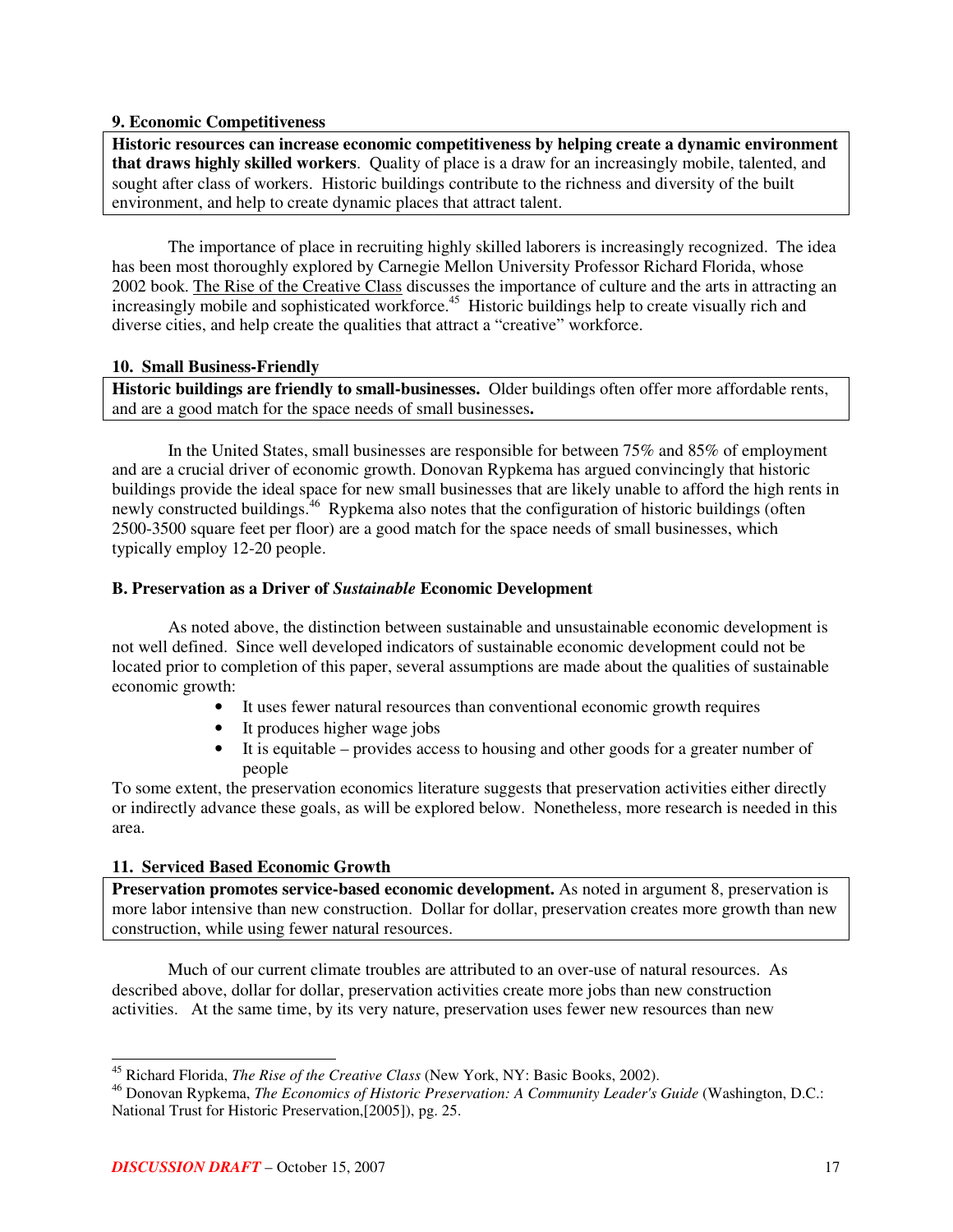construction activities – in preserving a building and making use of existing infrastructure such as roads, telecommunications networks, and water and sewer services.

## **12. Affordable Housing**

**Preservation is a powerful generator of affordable housing**. Equity is a core tenet of sustainable development, and affordable housing is key to achieving equity. Historic buildings have served as a valuable source of affordable housing.

Between the late 1970s and the late 1990s, 40,000 units of affordable housing were created using Historic Tax Credits.<sup>47</sup> These tax credits are often combined with the low income house tax credit (LIHTC) to make projects financially feasible. The goals of the President's Council on Sustainable Development make clear that sustainable economic development must be equitable development, and expand the opportunities for low and moderate income persons. Historic buildings are often well suited for affordable rehabs, and therefore help advance the goal of more equitable economic development.

## **13. Enhanced Building Efficiency**

**Improving the energy efficiency of historic buildings makes them more economically sustainable to operate.** An increasing number of case studies demonstrate that the energy performance of historic buildings can be improved in a way that is sensitive to historic fabric.

Any accounting of the economic sustainability of historic preservation must take into account the economics of building operations. As is discussed above, there are an increasing number of examples of green rehabilitations of existing buildings, which can dramatically reduce building operating costs. As energy costs continue to rise, energy efficient historic buildings will be more economical to operate. For example, Ben Logue, a developer of energy efficient affordable housing in historic buildings in Salt Lake City, reports that in one of his buildings, electric bills have dropped from \$55 per apartment unit per month to \$5 per apartment per month  $-$  a substantial savings.<sup>48</sup>

## **14. High Wage Jobs**

**Generator of High Quality Employment.** Preservation requires more specialized skills, generating higher wage employment.

The President's Council on Sustainable Development identifies increasing wages as essential to sustainable development. Because preservation requires more specialized skills – such as those needed for repairing wood windows or masonry restoration – jobs generated by preservation activities are likely to be higher wage jobs than created by new construction. Studies confirming the extent to which this may be true could not be located.

## **Preliminary Recommendations – Economic Research**

- Update (or locate updated) research on how preservation affects local economies. Given profound changes in the global economy in recent years, more recent studies about the economic impacts of preservation are needed. Such studies might address how globalization has changed supply and labor issues, and examine whether preservation dollars still tend to stay local (local labor, local materials), as was in the case in the past.
- Update (or locate updated) data about job generation. Findings about job generation vary

<sup>47</sup> Listokin, Barbara Listokin and Michael Lahr, *The Contributions of Historic Preservation to Housing and Economic Development,* pg.449.

<sup>&</sup>lt;sup>48</sup> Beniamin Logue, "Presentation at the 2007 Conference of the National Trust for Historic Preservation" (St. Paul, MN).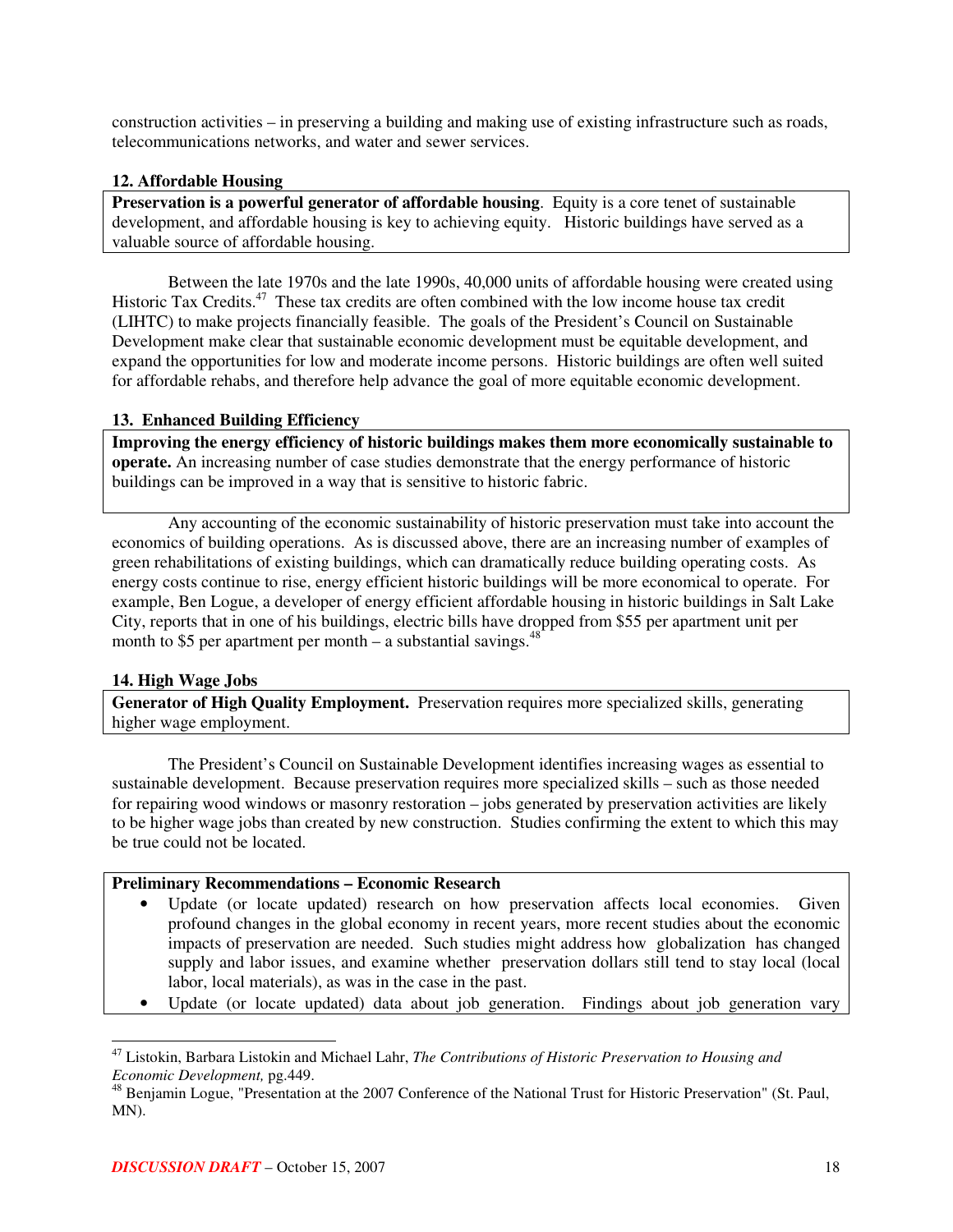considerably, and data used in these studies is outdated.

• Pursue scholarly economics research. Mason points out that much of the existing economics literature is weighted heavily towards advocacy, and fails to take into consideration the opportunity costs of preservation. Arguments that preservation promotes economic growth will be bolstered by careful and academically rigorous research.

## **Questions:**

- Does preservation promote higher paying, higher quality jobs than new construction?
- What is "sustainable" economic development? Is it important to preservationist's conversations about sustainability?

## **IV. Preservation and Social Sustainability**

Finally, a review of the literature on social sustainability and the social benefits of historic preservation was undertaken. The concept of social sustainability is perhaps even more challenging to define and to measure than environmental and economic sustainability. According to one source, "social sustainability is focused on the development of programs and processes that promote social interaction and cultural enrichment. It emphasizes protecting the vulnerable, respecting social diversity and ensuring that we all put priority on social capital."<sup>49</sup>

There are at least two important points about the relationship between preservation and social sustainability that must be addressed here. First, there are some inherent qualities of preservation that advance the goals of social sustainability. As noted in the working definition of social sustainability used here, "cultural enrichment" is an important component of socially sustainable development. The core purpose of preservation is to protect these cultural resources and ensure their survival for future generations.

Preservation also advances the goals of socially sustainable development in other ways. For example, the revitalization of historic neighborhoods reinforces traditionally planned communities that include mixed uses and green spaces, are "walkable" and well connected to public transportation. In reinvigorating these neighborhoods, preservation promotes strong and healthy communities with high quality of life factors. The use of historic buildings for affordable housing can also promotes equitable access to quality neighborhoods.

Unfortunately, the byproducts of historic preservation are not always positive – this is the second important point about the relationship between preservation and social goals. For example, the revitalization of neighborhoods sometimes leads to the displacement of long-time neighborhood residents, and erodes long standing communities. Any discussion about the social benefits of preservation must therefore take into consideration the sometimes destructive consequences of neighborhood change.

Avoiding these consequences requires a thoughtful and thorough planning process and political will that places concerns about potentially displaced communities at the center of community discussions and planning. Because of time limitations in preparing this paper, examples of the use such planning are not offered and require further investigation. The following section focuses on the strengths of preservation as a catalyst for social sustainability, with the important caveat that a more thorough discussion is needed about the potentially negative consequences of revitalization.

## **15. Cultural Ecosystems**

**Preservation maintains cultural resources and cultural diversity, and thereby our "cultural ecosystems."** These cultural ecosystems "support and maintain cultural life and human civilization in the same way that natural ecosystems support an maintain the natural world" – David Throsby

<sup>&</sup>lt;sup>49</sup> Interface Sustainability, "Social Sustainability," http://www.interfacesustainability.com/social.html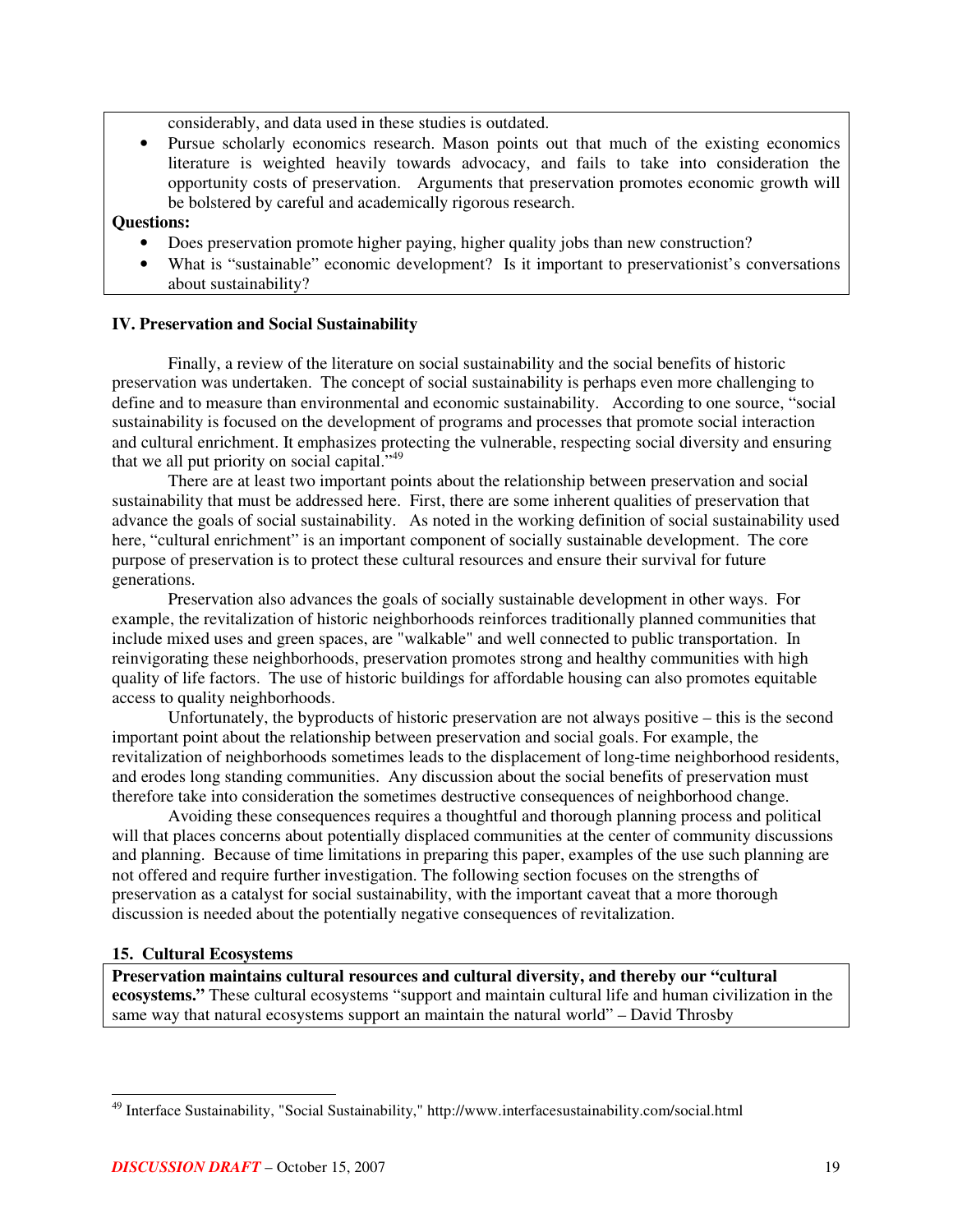The literature on preservation and sustainability features extensive analogies between heritage conservation and environmental conservation. Professor of Economics David Throsby argues that "cultural ecosystems support and maintain cultural life and human civilization in the same way that natural ecosystems support and maintain the natural world."<sup>50</sup> So too, Professor of City and Regional Planning John Keene sees cultural conservation as "maintaining cultural diversity in much the same way that environmentalists seek to maintain biological diversity." <sup>51</sup> Keene explains further, "to demolish the distinctive neighborhoods that characterize the world's cities and replace them with uniform twenty-firstcentury settlements in analogous to cutting down a rain forest and replacing it with pasture or monocrop tillage. It reduces cultural diversity and increases entropy."<sup>52</sup> Maintaining cultural diversity inherently requires preservation of place. "Cultural ecosystems are located in time and space; for a cultural ecosystem to be maintained or conserved, its place(s) must be preserved."<sup>53</sup>

Nationally recognized standards and criteria for recognizing cultural significance have been established by the National Register of Historic Places and the Secretary of the Interior's Standards for the Treatment of Historic Properties.<sup>54</sup> These standards for historic buildings exist as a result of the National Historic Preservation Act of 1966 and should be acknowledged as a way to help identify culturally (and therefore socially) important resources.

#### **16. Well Being**

**Preservation of place promotes psychological well being**. The built environment provides us with a sense of place that helps shape our individual and collective identities. This sense of identity is particularly threatened in an increasingly globalized world.

Culture, as it is expressed in the built environment, is essential to well-being. Professor Setha Low, a Professor of Environmental Psychology and Anthropology, argues that maintaining the built environment is essential to identity. She explains that "…physical reminders provide a sense of place attachment, continuity and connectedness that we are rarely aware of but that play a significant role in our psychological development as individuals and in our "place identity" or "cultural identity" as families or ethnic and cultural groups."<sup>55</sup> This sense of identity has been particularly threatened during the recent period of rapid globalization.

John Keen explains the important role of preservation in preventing this erosion of identity. He notes that "conservationists seek to resist the homogenization of style and culture that results from the overpowering technology of the Internet, communications, television, and other mass media, the cell phone, "big box" commercialism, and the globalization of so many aspects of our twenty-first century lives." 56

In his work, Donovan Rypkema also explores the idea of preservation in the context of a globalized world. He argues that there is not one globalization, but two: economic globalization and cultural globalization. While economic globalization can produce many positive benefits, cultural

<sup>&</sup>lt;sup>50</sup> David Throsby, "Sustainability in the Conservation of the Built Environment: An Economists' Perspective" The

Getty Conservation Institute, 2003, pg. 7.<br><sup>51</sup> John Keene, "The Link between Historic Preservation and Sustainability: An Urbanist's Perspective" The Getty Conservation Institute, 2003, pg. 13.

<sup>52</sup> Ibid., pg. 15.

<sup>53</sup> Setha Low, "Social Sustainability: People, History and Values" (Philadelphia, PA, The Getty Conservation Institute, April 2001, 2003), pg. 47.

<sup>54</sup> Morton W. Brown and Gary L. Hume, eds., *The Secretary of the Interior's Standards for Historic Preservation Projects: With Guidelines for Applying the Standards* U.S. Dept. of the Interior, Heritage Conservation and Recreation Services, Technical Preservation Services Division, 1979).

<sup>&</sup>lt;sup>55</sup> Setha Low, "Social Sustainability: People, History and Values" (Philadelphia, PA, The Getty Conservation

Institute, April 2001, 2003)., pg 47. 56 John Keene, "The Link between Historic Preservation and Sustainability: An Urbanist's Perspective" (Philadelphia, PA, The Getty Conservation Institute, April 2001, 2003)., pg. 13.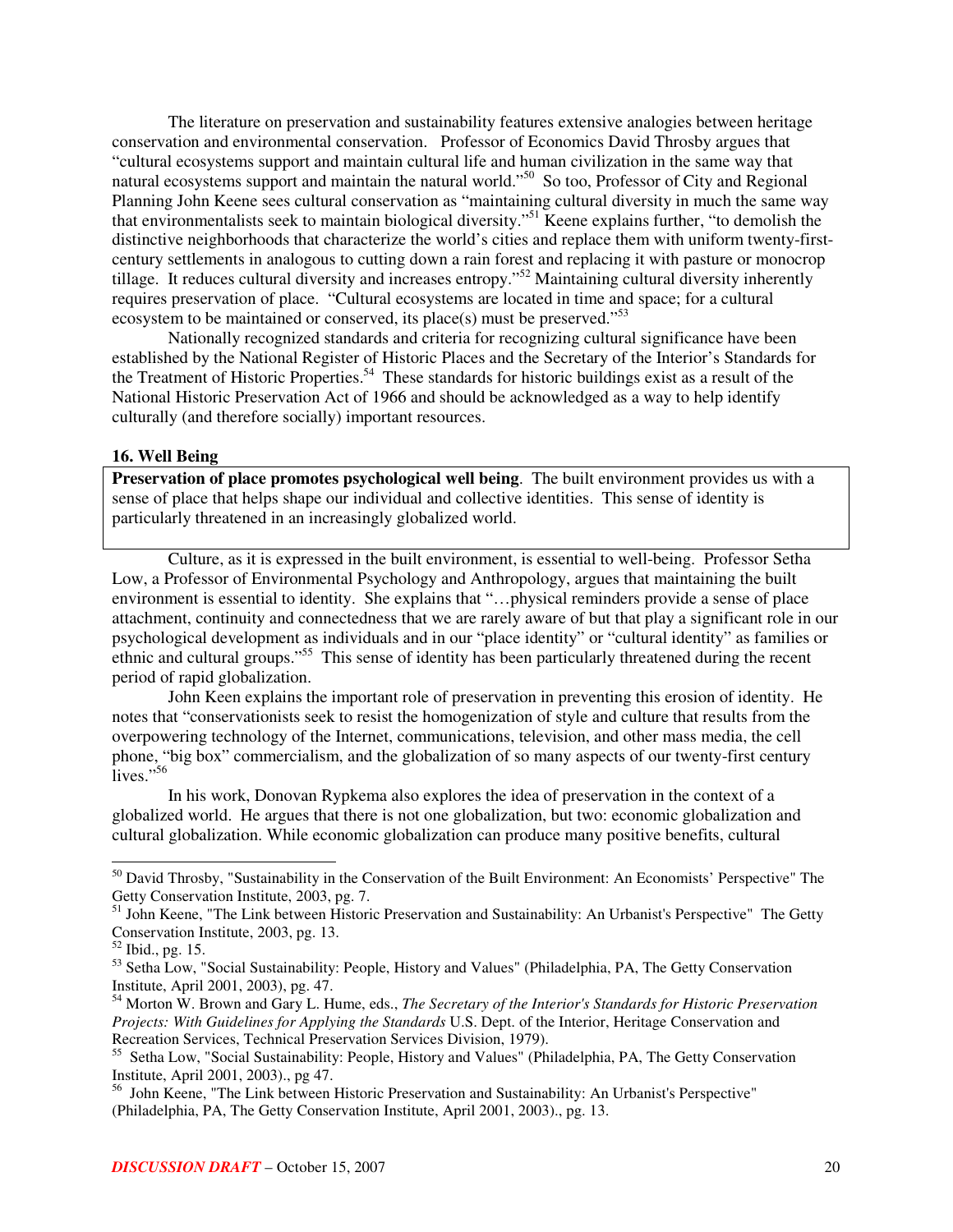globalization "has few if any benefits, but has significant adverse social and political consequences in the short term and negative economic consequences in the long term."<sup>57</sup> According to Rypkema, cities' success in the era of globalization will be determined not just by how well they harness the benefits of the new economic order, but in their ability to curb the homogenizing effects of globalization on cultural heritage.

#### **17. Social Equity**

**Preservation promotes social equity**. Increasingly, recent preservation efforts seek to build and strengthen communities by including all stakeholders in the planning process.

Professor Low maintains that it is not sufficient to merely *preserve* a cultural ecosystem. Social sustainability "implies a moral a and political stance vis-à-vis socio-cultural systems – maintaining them, supporting them, and in some cases improving them."<sup>58</sup> Indeed, the definition of sustainability used in this paper provides that social sustainability "emphasizes protecting the vulnerable, respecting social diversity" – suggesting that social equity is of paramount importance. The President's Council on Sustainability also emphasizes the importance of "ensuring that all Americans are afforded justice and have the opportunity to achieve economic, environmental, and social well-being."

As noted at the beginning of this section, there are instances in which revitalization efforts result in inequitable outcomes that exclude and/or displace existing populations. Yet increasingly, historic preservation strives to be a participatory process that includes a range of people and organizations in the planning process. In many instances, this open and inclusive process is mandated by the government –as is the case with Section 106 of the National Historic Preservation Act, which requires extensive consultation on preservation issues involving government actions or funds, and many local ordinances which create the framework for public involvement in preservation efforts.

Community participation increasingly extends beyond government mandated processes. Professor Randall Mason of the University of Pennsylvania has explained the importance of community participation – by all stakeholders – in the context of values-centered preservation. Values-centered preservation acknowledges that values – and therefore ideas of cultural significance – are not fixed, but evolve over time. "Acknowledging and embracing the changeability of values and significance brings historic preservation in line with the dominant contemporary understanding of culture as a *process* not a set of things with fixed meaning."<sup>59</sup> (emphasis added) This process requires wide consultation with and inclusion of all stakeholders. Mason argues that this participation is "acknowledged widely as one of the urgent needs in contemporary preservation practice" and "is part and parcel of the values-centered model of preservation." 60

More research is needed to evaluate the success of various approaches to preservation planning that promote more equitable outcomes.

#### **18. Social Capital**

**Preservation encourages social interaction and civic engagement.** The development and maintenance of social capital through this engagement is central to social sustainability.

Social interaction and civic engagement are a key part of social sustainability, and are embedded both in the working definition of social sustainability used in this paper and in the indicators of social sustainability developed by the President's Council on Sustainable Development. This enrichment of

<sup>57</sup> Donovan Rypkema, "Historic, Green and Profitable," (March 8, 2007) (Speech delivered at Traditional Buildings Conference in Boston, MA), pg. 12.

<sup>58</sup> Low, *Social Sustainability: People, History and Values*, 47-64

<sup>59</sup> Randall Mason, "Theoretical and Practical Arguments for Values-Centered Preservation," *CRM* 3, no. 2 (2006), pg. 32.<br><sup>60</sup> Ibid., pg. 31.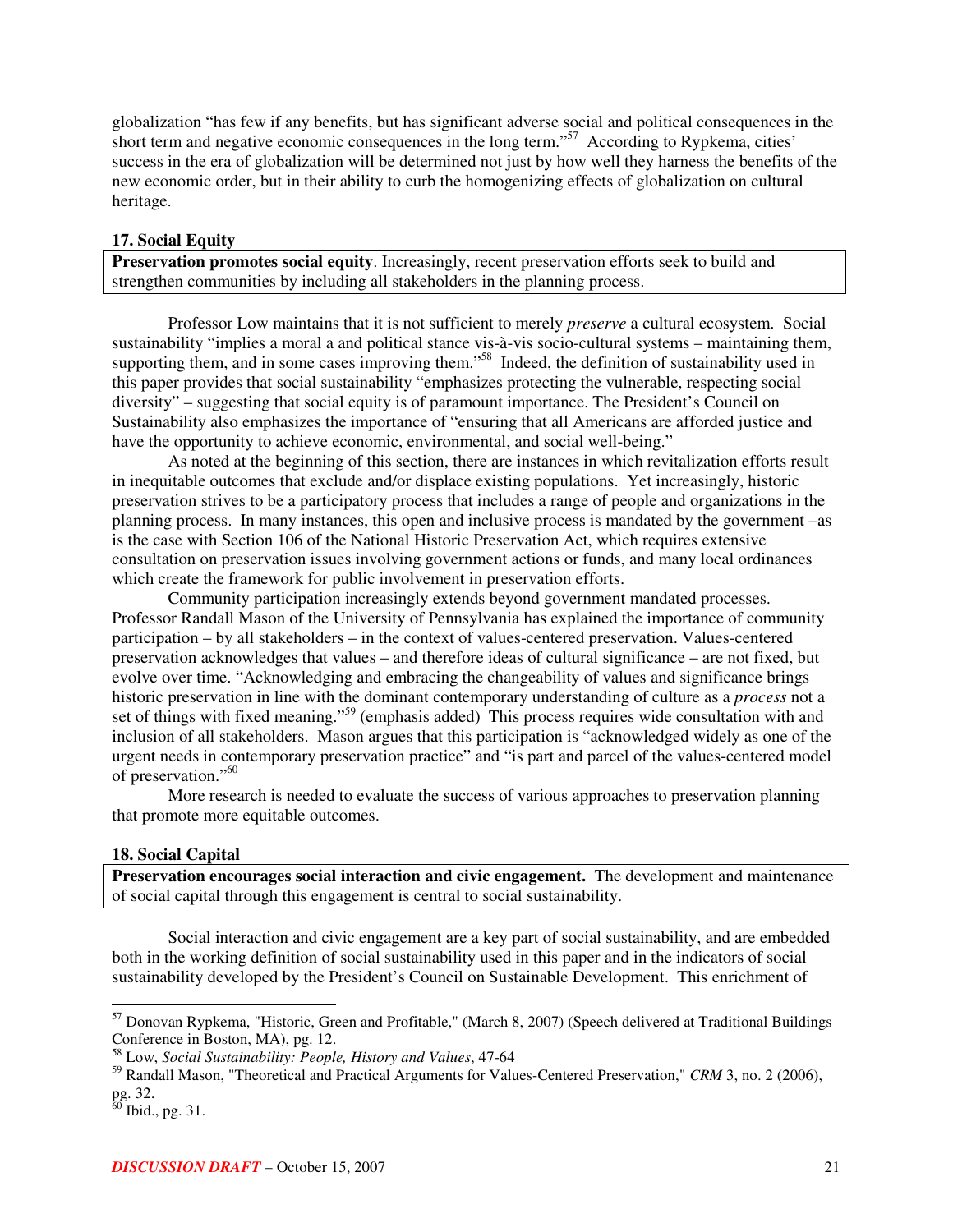civic engagement can also be thought of as building social capital, a concept that can be defined as "collective value of all 'social networks' [who people know] and the inclinations that arise from these networks to do things for each other ['norms of reciprocity']." <sup>61</sup> (brackets original.) Improvements in social capital can lead to improved health, higher educational attainment, better employment opportunities, and lower crime rates."<sup>62</sup>

As noted above, civic engagement is at the core of preservation practice. Preservation projects can help instill a sense of belonging, trust, and civic engagement. As English Heritage has noted "historic places are a powerful focus for community action."<sup>63</sup> Research by the British Urban Regeneration Association found that "historic buildings can act as focal points around which communities will rally and renew their sense of civic pride."

## **19. Quality of Life**

**Historic communities are valued for their quality of life.** Traditional communities typically are walkable, provide access to mass transit, have green space, and provide easy access to schools and other local facilities and services.

In recent years, "New Urbanism" – or neo-traditional planning – has gained popularity as an alternative to the post 1950s model of sprawling development. The concept was developed in recognition that the model of indiscriminate development on the urban fringe – which require the use of cars, features little or no connectivity to places nearby, and often segregates housing (by size and income) – is both socially and environmentally unsustainable. New Urbanism emphasizes walkability, connectivity to infrastructure, mixed use, mixed housing, quality architectural and urban design, and mass transit. Proponents of New Urbanism conclude that "taken together, these [qualities] add up to a high quality of life well worth living, and create places that enrich, uplift, and inspire the human spirit."<sup>64</sup>

New Urbanism is in fact *old* Urbanism. The qualities of neighborhood and architectural design advocated by New Urbanists are embedded in historic communities across the country. In reinvesting and revitalizing these communities, we value the natural resources that are embedded in these communities and promote conservation of new resources. But we also value and promote a high *quality of life*.

## **Preliminary Recommendations – Social Research**

- Survey indicators of social sustainability, and identify those that are most relevant to preservation.
- Undertake comparison of traditional and new urbanist neighborhoods and evaluate these communities based on aforementioned indicator. What are historic communities' strengths? Weaknesses?

#### **Questions:**

- Who are the leading "thinkers" on the concept social sustainability? What are the best sources on the subject?
- What aspects of social sustainability can we measure in a meaningful way? Which organizations/governments have developed indicators that may be most useful to us?
- Are there case studies that demonstrate how preservation can be used to promote equity?

http://www.ksg.harvard.edu/saguaro/primer.htm (accessed October 1, 2007).

<sup>&</sup>lt;sup>61</sup> The Saguaro Seminar, "Social Capital Primer," Harvard University,

<sup>62</sup> English Heritage, *The Heritage Dividend Methodology: Measuring the Impact of Heritage Projects*, [2005]), http://www.helm.org.uk/upload/pdf/Heritage-Dividend-Methodology.pdf (accessed October 13, 2007), pg. 9.

<sup>63</sup> English Heritage, *Regeneration and the Historic Environment: Heritage as a Catalyst for Better Social and Economic Regeneration*, [2005]), http://www.helm.org.uk/server/show/nav.005001004003 (accessed October 13, 2007)., pg. 4.

<sup>64</sup> New Urbanism, "Principles of New Urbanism," http://www.newurbanism.org/ (accessed October 13, 2007).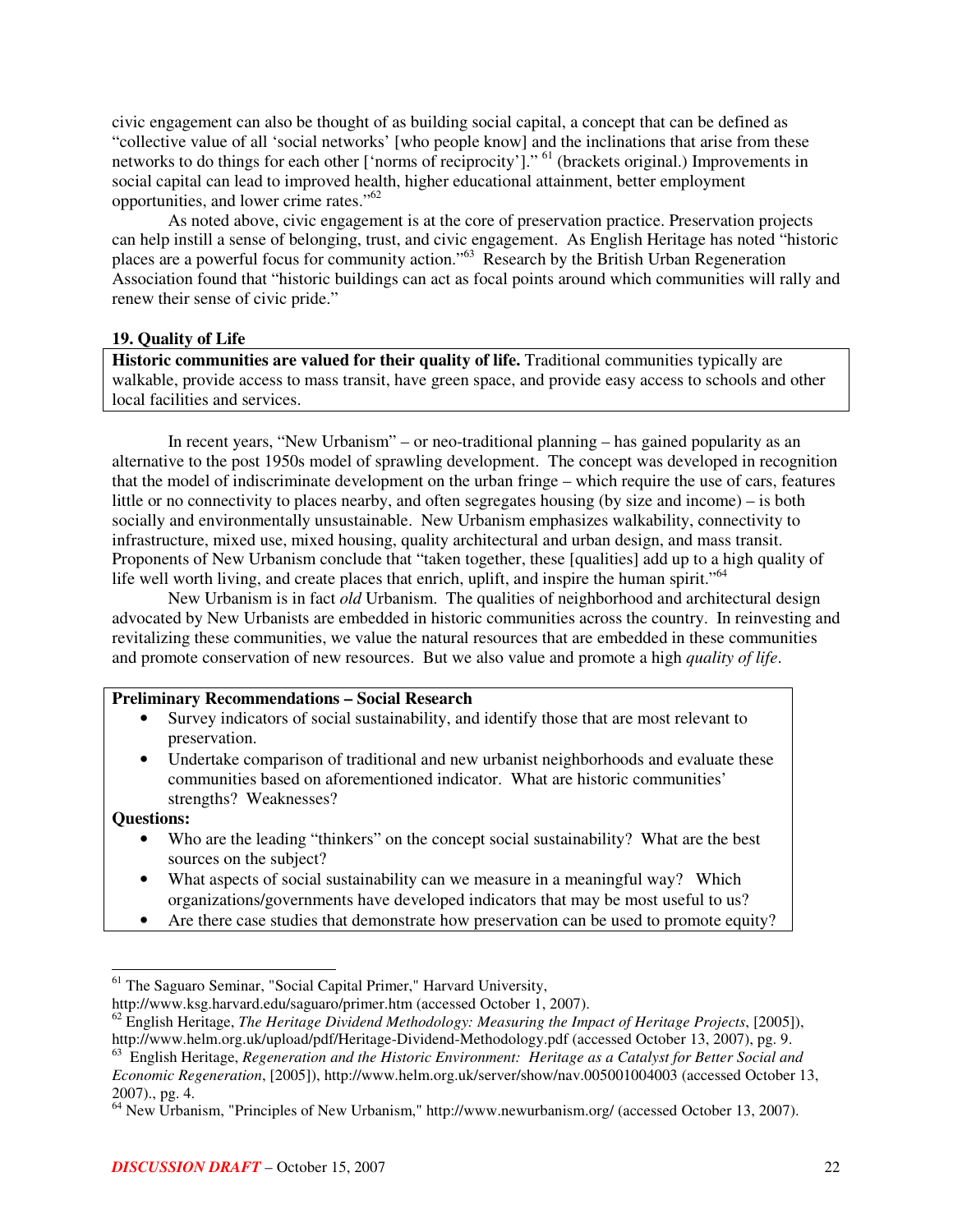#### **V. Conclusion**

As we learn more about the limitations and tolerance of our ecosystem, the drivers of economic growth, and our need as humans for quality communities that facilitate individual and group well-being, the very meaning of sustainable development evolves. In its breadth, vagueness, and evolving nature, the concept of sustainability can easily lose meaning when it is applied to choices made about our buildings and communities. But given the urgency of climate change, there is an acute need to reform the way we develop and redevelop our communities within the framework of "sustainability" so that we can meet our present needs, *and* leave behind a system that will support future generations.

It is hoped that this paper will help further the conversation about how the improvement and reuse of existing buildings supports this goal. With the input of more than 30 experts at the October 2007 Research Retreat, the National Trust will be able to develop a prioritized research agenda that supports the case that historic preservation *is* sustainable development. This agenda will identify the most critical research questions and research needs, and establish the order in which the Trust should pursue this work. The prioritized research agenda will also identify potential research partners and funders.

In the coming months, the National Trust will pursue partnerships with researchers, academic institutions, consultants, government agencies, non profit organizations, and other groups to develop the intellectual capacity needed to execute research. During this time, the National Trust will also work closely with potential funders to obtain the financial support needed to complete this work.

A detailed dissemination work plan will be developed. This plan will identify means of disseminating research findings as widely as possible, such as by making publications available online, and providing user friendly online tools (such as a life cycle assessment model). This dissemination plan will also include a strategy for engaging with key organizations outside of the traditional preservation audience, such as environmental organizations.

Throughout this process, the National Trust will provide opportunities for research retreat attendees to participate in refinement of research goals and the review of research reports. Participants will also have a key role in providing insight into about the best ways of disseminating research within the preservation community and reaching new audiences in the environmental movement.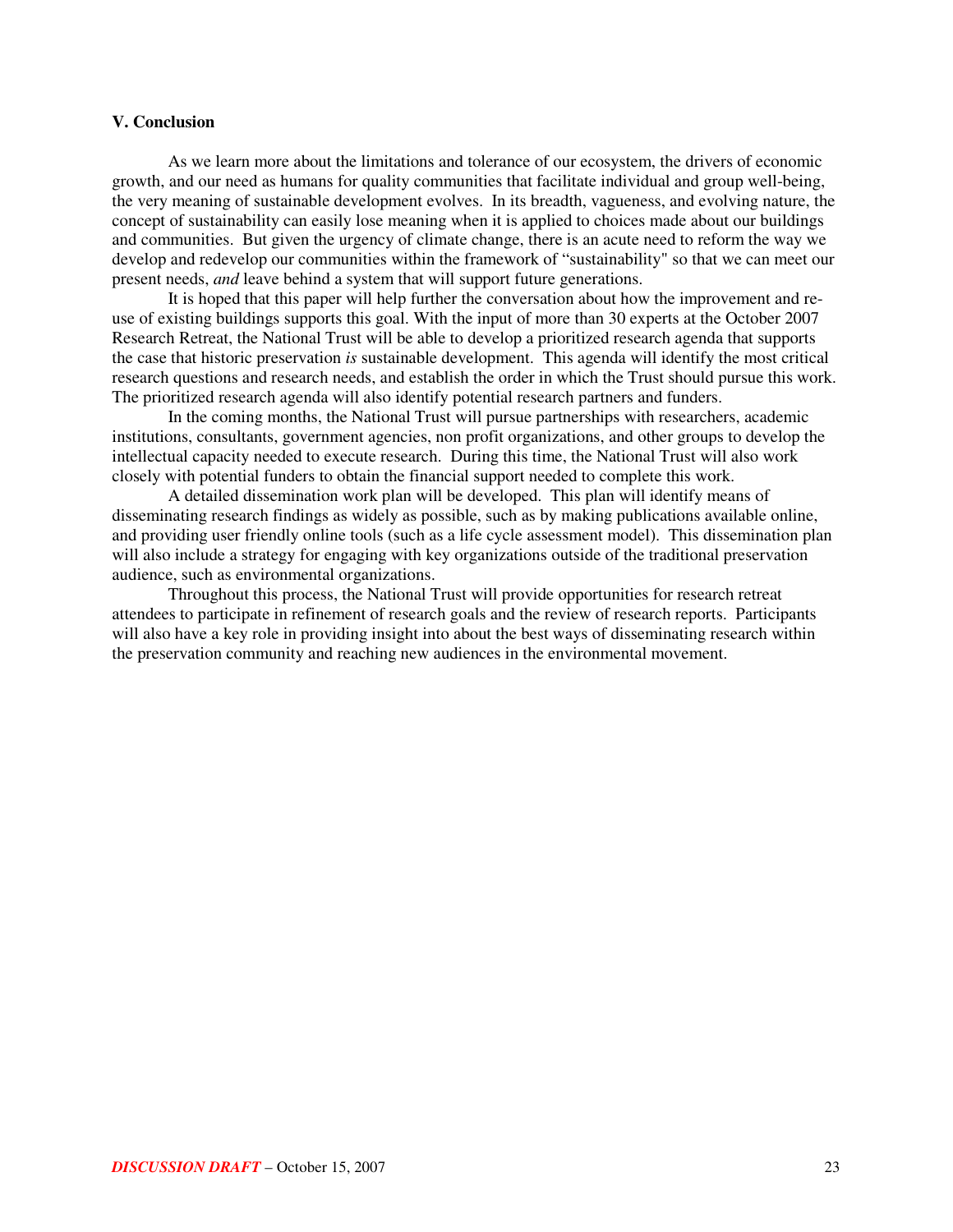#### Bibliography

- Advisory Council on Historic Preservation. *Assessing the Energy Conservation Benefits of Historic Preservation: Methods and Examples*. Washington, DC: 1979.
- Brown, Morton W. and Gary L. Hume, eds. *The Secretary of the Interior's Standards for Historic Preservation Projects: With Guidelines for Applying the Standards* U.S. Dept. of the Interior, Heritage Conservation and Recreation Services, Technical Preservation Services Division, 1979.
- Brundtland, Gro Harlem and World Commission on Environment and Development. *Report of the World Commission on Environment and Development: "Our Common Future."* 1987.
- Canadian Architect. "Measures of Sustainability." http://www.canadianarchitect.com/asf/perspectives\_sustainibility/measures\_of\_sustainablity/measur es of sustainablity intro.htm (accessed June 7, 2007).
- Carnegie Mellon Green Design Institute. "Economic Input-Out Life Cycle Analysis Model." Carnegie Mellong University. http://www.eiolca.net/.
- Carter, Calvin W. "Assessing Energy Conservation Benefits: A Study." In *New Energy from Old Buildings*. Washington, D.C.: National Trust for Historic Preservation, 1981.
- English Heritage. *Regeneration and the Historic Environment: Heritage as a Catalyst for Better Social*
- Cooper, Joyce Smith. "Life-Cycle Assessment and Sustainable Development Indicators." *Journal of Industrial Ecology* 7, no. 1 (2003): 12-15.
- Dewulf, Wim and Joost Duflou. "Simplifying LCA using Indicator Approaches A Framework." *CIRP Seminar on Life Cycle Engineering* (May, 2003).
- English Heritage. *The Heritage Dividend Methodology: Measuring the Impact of Heritage Projects* 2005.
- Florida, Richard. *The Rise of the Creative Class*. New York, NY: Basic Books, 2002.
- Franklin Associates. *Characterization of Building-Related Construction and Demolition Debris in the United States*. Washington, D.C: U.S. Environmental Protection Agency, 1998.
- Heritage Canada Foundation. *Exploring the Connection between Built and Natural Heritage* Heritage Canada Foundation, 2006.
- Interface Sustainability. "Social Sustainability." http://www.interfacesustainability.com/social.html.
- Jackson, Mike. "Embodied Energy and Historic Preservation: A Needed Reassessment." *APT* 38, no. 4 (2005): 45-52.
	- ———. "Embodied and Operating Energy: Balancing the Eco Equation Presentation " St. Paul, MN, October 5, 2007.
	- ———. *Personal e-Mail Communication, August 15, 2007*.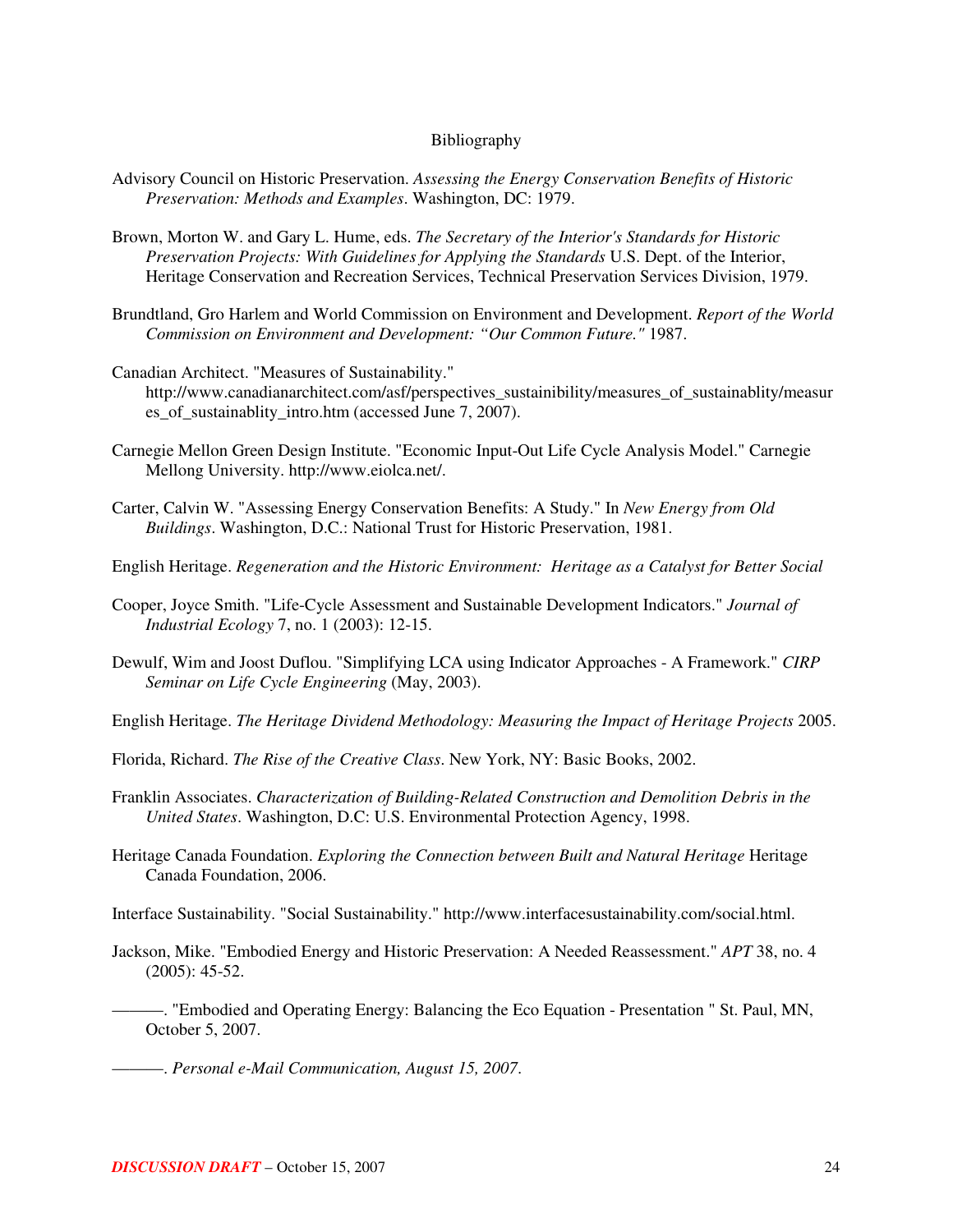- James, Brad, Andrew Shapiro, Steven Flanders, and Dr. David Hemingway. *Testing the Energy Performance of Wood Windows in Cold Climates: A Report to the State of Vermont Division for Historic Preservation and the Agency of Commerce and Community Development*. Burlington, VT: 1996.
- Keene, John. "The Link between Historic Preservation and Sustainability: An Urbanist's Perspective." The Getty Conservation Institute, 2003.
- Listokin, David, Barbara Listokin, and Michael Lahr. "The Contributions of Historic Preservation to Housing and Economic Development." *Housing Policy Debate* 9, no. 3 (1998).
- Logue, Benjamin. "Presentation at the Conference of the National Trust for Historic Preservation." St. Paul, MN, 2007.
- Low, Setha. "Social Sustainability: People, History and Values." Philadelphia, PA, The Getty Conservation Institute, April 2001, 2003.

#### Mason, Randall. "

Theoretical and Practical Arguments for Values-Centered Preservation." *CRM* 3, no. 2 (2006): 21- 48.

- ———*Economics and Historic Preservation: A Guide and Review of the Literature*. Washington, DC: The Brookings Institution, 2005.
- National Trust for Historic Preservation. "Main Street Celebrates 25th Anniversary in 2005." http://www.mainstreet.org/content.aspx?page=8706&section=1 (accessed October 1, 2007, 2007).
- New Urbanism. "Principles of New Urbanism." http://www.newurbanism.org/ (accessed October 13, 2007).
- Pew Center on Global Climate Change. *Building Solutions to Climate Change.* 2006.
- President's Council on Sustainable Development. *Sustainable America: A New Consensus for the Prosperity, Opportunity and Healthy Environment for the Future*. Washington, DC: 1996.
- Ross, Dian. "Life Cycle Assessment in Heritage Buildings." Work Term Report, Victoria, British Columbia.
- Rypkema, Donovan. "Historic, Green and Profitable." (Speech to the Traditional Building Conference, March 8, 2007 ).
- ———. *The Economics of Historic Preservation: A Community Leader's Guide*. Washington, D.C.: National Trust for Historic Preservation, 2005.
- Scientific Application International Corporation. *Life Cycle Assessment: Principles and Practice*. Cincinnati, Ohio: U.S. Environmental Protection Agency, 2006.
- Sedovic, Walter and Jill Gotthelf. "What Replacement Windows can't Replace: The Real Cost of Removing Historic Windows." *APT* 36, no. 4 (2005).
- The Saguaro Seminar. "Social Capital Primer." Harvard University. http://www.ksg.harvard.edu/saguaro/primer.htm (accessed October 1, 2007).